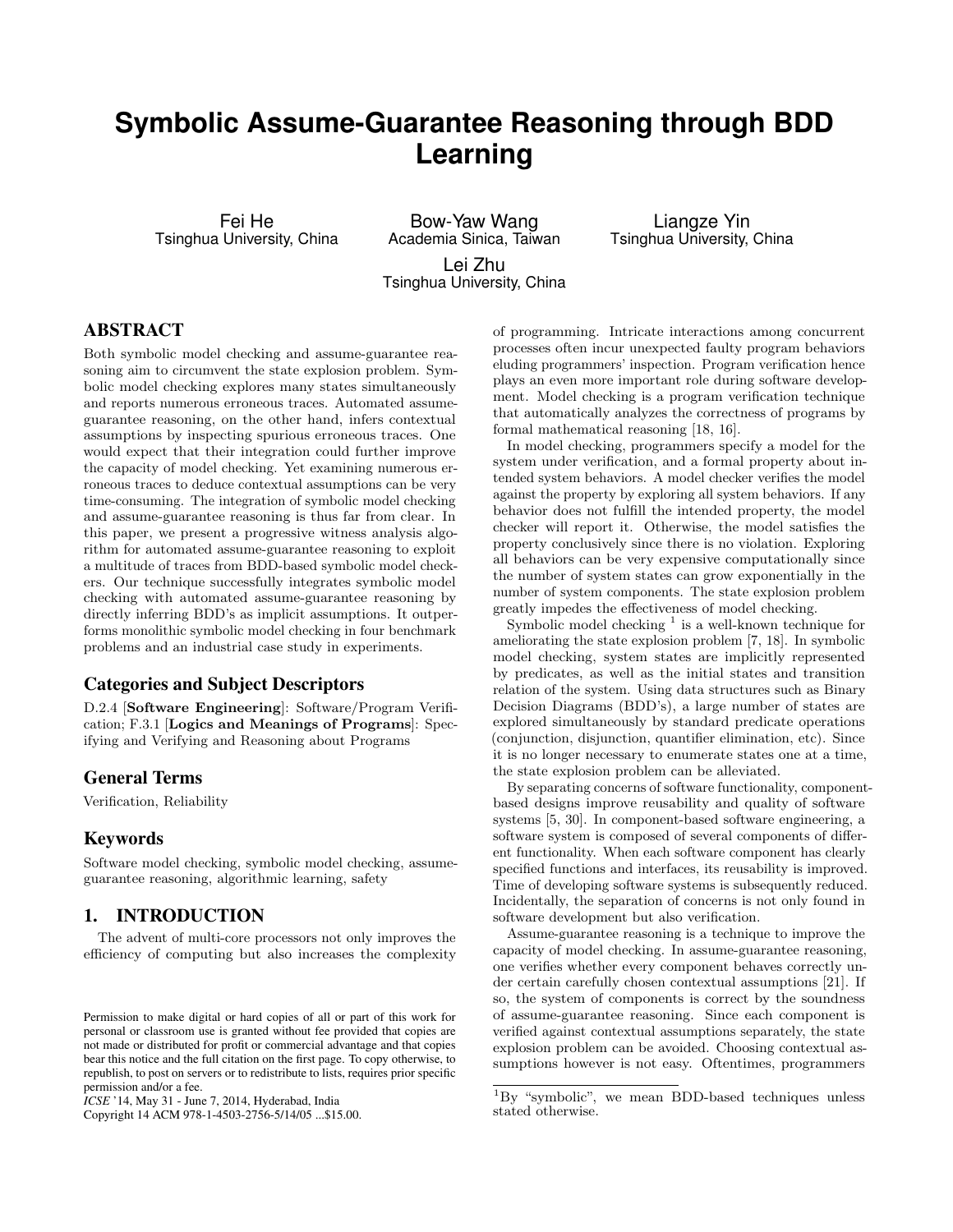have to provide contextual assumptions manually. Such laborious tasks are very time consuming and can be extremely difficult to carry out on large systems.

In order to address the assumption generation problem, machine learning is applied to infer contextual assumptions. In [20, 1, 8, 35, 24, 32, 25, 13, 34], the  $L^*$  learning algorithm for regular languages [2] is adopted to solve the assumption generation problem. Instead of programmers, one employs the  $L^*$  learning algorithm to contrive contextual assumptions under the supervision of a mechanical teacher. When the  $L^*$  learning algorithm purports a contextual assumption, one performs assume-guarantee reasoning. If the contextual assumption is strong enough to establish the correctness of the system, we are done. Otherwise, the model checker reports an erroneous behavior under the purported contextual assumption. When the contextual assumption is overly weak, the reported behavior may not be a valid system behavior. The mechanical teacher has to check if the erroneous behavior is valid. If not, the mechanical teacher analyzes the spurious erroneous behavior and guides the learning algorithm to revise the next contextual assumption.

Both symbolic model checking and automated assumeguarantee reasoning aim to circumvent the state explosion problem. One wonders if their integration can further improve the capacity of model checking. On closer examination, it is not hard to see that an effective integration is not straightforward. First, the  $L^*$  learning algorithm represents contextual assumptions explicitly. Converting explicit contextual assumptions to implicit representations induces overheads.2 Second, when a purported contextual assumption fails to verify the system, a symbolic model checker in fact gives numerous erroneous behaviors. The mechanical teacher has to analyze lots of behaviors to supervise learning algorithms. Since it is infeasible to enumerate all implicitly represented behaviors, it is unclear how to extract necessary information to infer purported contextual assumptions efficiently. Third, a learning algorithm purports a new contextual assumption after receiving a spurious behavior from the mechanical teacher. The mechanical teacher actually possesses a number of spurious behaviors after symbolic model checking. Efficiently passing numerous spurious behaviors to the learning algorithm is not at all obvious. A more sophisticated mechanism which takes full advantage of symbolic model checking is certainly desirable.

In this paper, we present a progressive analysis algorithm to take advantage of both symbolic model checking and automated assume-guarantee reasoning. When spurious behaviors are obtained, the mechanical teacher guides the learning algorithm to remove a spurious behavior from contextual assumptions. When the learning algorithm purports a revised contextual assumption, our progressive algorithm checks if previous spurious behaviors are eliminated in the new contextual assumption. If not, another spurious behavior is returned to guide the learning algorithm to the next revision. Only when all spurious behaviors are accounted for, can the verification algorithm proceed to perform assume-guarantee reasoning with the purported contextual assumption. Observe that assume-guarantee reasoning is applied only when known spurious behaviors are eliminated. Our progressive approach hence minimizes the invocation of model checkers and maximizes the utility of the information in implicitly represented spurious behaviors.

Our technical contributions are summarized as follows.

- We adopt a BDD learning algorithm to generate implicit contextual assumptions in our fully symbolic technique. Different from [11], we implement the classification tree-based BDD learning algorithm [31] in our symbolic assume-guarantee reasoning technique.
- We propose a progressive analysis algorithm for the mechanical teacher in automated assume-guarantee reasoning. The new algorithm takes advantage of implicitly represented behaviors from symbolic model checkers. It enables the integration of symbolic model checking and automated assume-guarantee reasoning to ameliorate the state explosion problem.
- We compare our new technique with the monolithic symbolic model checker NuSMV 2.4.3 [15]. Experimental results show that our technique outperforms monolithic model checking in four benchmark problems (mini-Rubik's cube, Rubik's cube, dining philosophers, and dining cryptographers). Our compositional technique moreover improves both time and space in an industrial gate control system.

The paper is organized as follows. We review related work in Section 2. After preliminaries (Section 3), automated assume-guarantee reasoning with implicit learning is briefly reviewed in Section 4. Section 5 presents our technical contribution. It is followed by experimental results (Section 6). Finally, we conclude our presentation in Section 7.

#### 2. RELATED WORK

Automated assume-guarantee reasoning is proposed in [20]. The authors apply the  $L^*$  algorithm to generate explicit deterministic finite automata as contextual assumptions [2]. Several optimizations for the  $L^*$  algorithm are available [32, 9, 35, 4]. A tree-based contextual assumption generation algorithm is also developed in [26, 27]. Interface synthesis by learning is reported in [28, 3]. Predicate abstraction has been used to represent software state space symbolically [33, 22], but deriving symbolic representations of transitions is different. Indeed, contextual assumptions inferred by these techniques are still represented explicitly. Converting explicit contextual assumptions to BDD's for symbolic model checking can induce overheads. Inferring explicit contextual assumptions is not optimal for symbolic model checking.

Learning implicit contextual assumptions based on the CDNF algorithm [6] is proposed in [12]. The work [11] compares the CDNF algorithm and the  $L^*$ -based BDD learning algorithm [23] in the context of assume-guarantee reasoning through implicit learning. Rather than BDD-based symbolic model checking, both works [12, 11] employ a SAT-based symbolic model checker. Since SAT-based symbolic model checking reports only one erroneous behavior, the simple witness analysis algorithm suffices. On the other hand, our progressive algorithm is designed to analyze numerous erroneous behaviors. It enables programmers to deploy a BDD-based symbolic model checker in automated assumeguarantee reasoning. Additionally, we implement the classification tree-based BDD learning algorithm [31]. The new algorithm is asymptotically more efficient than the  $L^*$ -based learning algorithm implemented in [11] by a linear factor.

<sup>&</sup>lt;sup>2</sup>Implicit learning attempts to address the problem  $[12, 11]$ , but other problems peculiar to symbolic model checking remain.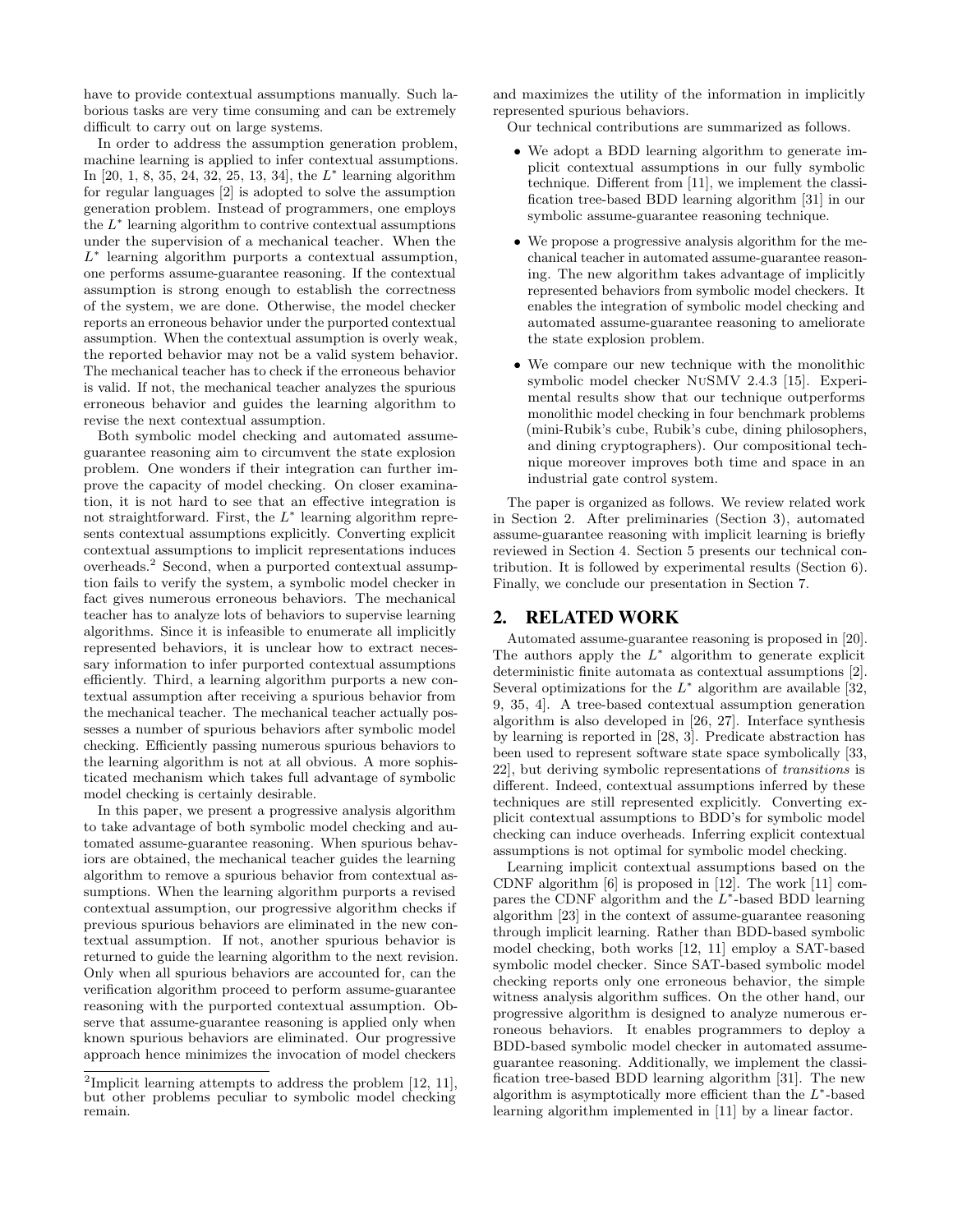The symbolic compositional verification technique in [1, 32] is only relevant in appearance. Based on the  $L^*$  learning algorithm, the symbolic  $L^*$  algorithm uses BDD's to encode input symbols on transitions of contextual assumptions. States of contextual assumptions however are still represented explicitly. Converting semi-symbolic contextual assumptions for symbolic model checking may induce overheads. Moreover, the symbolic  $L^*$  algorithm infers deterministic contextual assumptions in a partially implicit representation. Our technique adopts a BDD learning algorithm and infers nondeterministic contextual assumptions in BDD's, a fully implicit representation.

Finally, some drawbacks of automated assume-guarantee reasoning with the basic  $L^*$  algorithm are discussed in [19]. Many issues have been addressed in various optimizations of the basic algorithm since then [32, 9, 35, 26, 27, 4]. We adopt a BDD learning algorithm and infer contextual assumptions implicitly. Observations in [19] no longer apply. Moreover, the work [19] compares compositional reasoning with monolithic verification within enumerative model checking, a context very different from symbolic model checking.

#### 3. PRELIMINARIES

Let  $\mathbb{B} = \{ \text{ff, tt} \}$  be the *Boolean domain* with the truth values ff and tt. For a set x of Boolean variables, define  $\mathbf{x}' = \{x' : x \in \mathbf{x}\}\$ and  $\mathbf{x} = \{x' : x \in \mathbf{x}\}\$ . A valuation over **x** is a mapping from **x** to  $\mathbb{B}$ . We write  $Val_{\mathbf{x}}$  for the set of valuations over **x**. A *predicate*  $\phi(\mathbf{x})$  (or  $\phi$  when the variables x are clear from the context) is a Boolean function over the Boolean variables x. For a predicate  $\phi$  and a valuation  $s \in Val_{\mathbf{x}}$ , s satisfies  $\phi$  (written  $s \models \phi$ ) if  $\phi$  evaluates to tt by assigning  $s(x)$  to  $x \in \mathbf{x}$ . Similarly, a pair of valuations  $(s,t) \in Val_{\mathbf{x}} \times Val_{\mathbf{x}} \text{ satisfies a predicate } \psi(\mathbf{x}, \mathbf{x}') \text{ (written)}$  $(s, t) \models \psi$  if  $\psi$  evaluates to tt by assigning  $s(x)$  and  $t(x)$  to  $x \in \mathbf{x}$  and  $x' \in \mathbf{x}'$  respectively. We write  $[\![\phi]\!]$  for the set of satisfying valuations for the predicate  $\phi$ , namely,  $[\![\phi]\!] = \{s \in$  $Val_{\mathbf{x}} : s \models \phi$ . A predicate  $\phi$  is a tautology (written  $\models \phi$ ) if  $s \models \phi$  for every valuation  $s \in Val_{\mathbf{x}}$ .

Reduced and ordered binary decision diagrams (BDD's) are a representation for predicates. For any predicate  $\phi$ , we write  $BDD(\phi)$  for the BDD representing  $\phi$ . The representation is canonical in the sense that  $BDD(\phi) = BDD(\psi)$  if and only if  $\phi = \psi$ . For instance, consider  $\phi = x_0 \vee \neg x_0$  and  $\psi = x_1 \vee \neg x_1$ . Then  $BDD(\phi) = BDD(\psi)$  since both  $\phi$  and  $\psi$  are tautologies. Boolean operations and quantification are allowed in BDD's. One can compute  $BDD(\neg \phi)$ ,  $BDD(\phi \land \psi)$ ,  $BDD(\phi \vee \psi)$ ,  $BDD(\forall x.\phi)$ , and  $BDD(\exists x.\phi)$  from  $BDD(\phi)$ and  $BDD(\psi)$  for any predicates  $\phi$ ,  $\psi$ , and variable  $x \in \mathbf{x}$ .

A transition system  $M = \langle \mathbf{x}, t, \tau \rangle$  consists of a set **x** of Boolean variables, an *initial predicate*  $\iota(\mathbf{x})$ , and a *transition* predicate  $\tau(\mathbf{x}, \mathbf{x}')$ . An  $\mathbf{x}$ -state is a valuation over  $\mathbf{x}$ . An **x**-state s is M-initial if  $s \models \iota$ . A pair  $(s, t)$  of **x**-states is called an *M*-transition if  $(s,t) \models \tau$ . If  $(s,t)$  is an *M*transition,  $t$  is an  $M$ -successor of  $s$ . An  $M$ -trace is a sequence  $\sigma = [s_0, s_1, \dots, s_n]$  of **x**-states such that  $s_0$  is M-initial and  $(s_i, s_{i+1})$  is an M-transition for  $i = 0, \ldots, n-1$ . We write  $Tr(M)$  for the set of M-traces. An x-state s is M-reachable if there is an M-trace ending in s. For any predicate  $\pi$ , a sequence  $\sigma = [s_0, s_1, \ldots, s_n]$  of x-states satisfies  $\pi$  (written  $\sigma \models \pi$ ) if  $s_i \models \pi$  for  $i = 0, \ldots, n$ . We say M satisfies  $\pi$ (written  $M \models \pi$ ) if  $\sigma \models \pi$  for every  $\sigma \in Tr(M)$ .

Let  $M = \langle \mathbf{x}, \iota, \tau \rangle$  be a transition system and  $\pi$  a predicate. The invariant checking problem is to decide whether M

satisfies  $\pi$ . A *model checker* solves the invariant checking problem by exploring M-reachable states and storing them in predicates. When M does not satisfy  $\pi$ , a model checker returns a sequence of predicates  $[S_0(\mathbf{x}), S_1(\mathbf{x}), \ldots, S_k(\mathbf{x})]$ that

- 1.  $\models S_0 \Rightarrow \iota$  (every **x**-state in [S<sub>0</sub>] is M-initial);
- 2.  $\models \exists \mathbf{x}. S_k \land \neg \pi$  (an **x**-state in  $[S_k]$  does not satisfy  $\pi$ ); and
- 3. for every  $0 < i \leq k, \models S_i \Rightarrow \exists' \mathbf{x}. S_{i-1}(\mathbf{x}) \wedge \tau(\mathbf{x}, \mathbf{x})$ (every **x**-state in  $\llbracket S_i \rrbracket$  is an M-successor of an **x**-state in  $[[S_{i-1}]]$ ).

The sequence  $[S_0, S_1, \ldots, S_k]$  is called a *witness* to  $M \not\models$  $\pi$ <sup>3</sup>. For a transition system  $M = \langle \mathbf{x}, t, \tau \rangle$  and a witness  $[S_0, S_1, \ldots, S_k]$  to  $M \not\models \pi$ , an M-trace  $\sigma = [s_0, s_1, \ldots, s_k]$  is represented in  $[S_0, S_1, \ldots, S_k]$  if  $s_i \models S_i$  for every  $0 \le i \le k$ . For any witness  $[S_0, S_1, \ldots, S_k]$  to  $M \not\models \pi$ , there is an Mtrace  $\sigma$  represented in  $[S_0, S_1, \ldots, S_k]$  such that  $\sigma \not\models \pi$ . Note that a witness represents a set of M-traces.

Let  $M_i = \langle \mathbf{x}_i, \iota_i, \tau_i \rangle$  be transition systems for  $i = 0, 1 \langle \mathbf{x}_i \rangle$ are not necessarily disjoint). The composition  $M_0||M_1 =$  $\langle \mathbf{x}, \iota, \tau \rangle$  is a transition system where  $\mathbf{x} = \mathbf{x}_0 \cup \mathbf{x}_1, \iota = \iota_0 \wedge \iota_1$ , and  $\tau = \tau_0 \wedge \tau_1$ . The projection s<sub>y</sub> of an x-state s on  $y \subseteq x$  is a y-state such that  $s|_y(y) = s(y)$  for  $y \in y$ . The projection  $\sigma|_{\mathbf{y}}$  of a sequence  $\sigma = [s_0, s_1, \ldots, s_n]$  of **x**-states on  $\mathbf{y} \subseteq \mathbf{x}$  is the sequence  $[s_0|_{\mathbf{y}}, s_1|_{\mathbf{y}}, \cdots, s_n|_{\mathbf{y}}]$  of y-states. Note that  $\sigma \in Tr(M_0||M_1)$  if and only if  $\sigma|_{\mathbf{x}_0} \in Tr(M_0)$  and  $\sigma|_{\mathbf{x}_1} \in Tr(M_1).$ 

Let  $M = \langle \mathbf{x}, \iota, \tau \rangle$  be a transition system. A transition system  $N = \langle \mathbf{x}, \lambda, \theta \rangle$  simulates M (written  $M \prec N$ ) if  $\models \iota \Rightarrow \lambda$  and  $\models \tau \Rightarrow \theta$ . In other words, N simulates M if every  $M$ -initial **x**-state is  $N$ -initial, and every  $M$ -transition is also an N-transition.

A proof rule is of the form  $\frac{\Phi_0 \quad \Phi_1 \quad \cdots \quad \Phi_k}{\Psi}$  where  $\Phi_0, \ldots, \Phi_k$  are the premises of the proof rule, and  $\Psi$  is its conclusion. A proof rule is sound if its conclusion holds when its premises are fulfilled; it is invertible if its premises can be fulfilled when its conclusion holds.

THEOREM 1 ([12]). Let  $M_i = \langle \mathbf{x}_i, \iota_i, \tau_i \rangle$  be transition systems for  $i = 0, 1$ ,  $\mathbf{x} = \mathbf{x}_0 \cup \mathbf{x}_1$ , and  $\pi(\mathbf{x})$  a predicate. The following proof rule is sound and invertible:

$$
\frac{M_1 \preceq A \qquad M_0 \|A \models \pi}{M_0 \|M_1 \models \pi}
$$

In the proof rule of Theorem 1, the transition system  $A$  is called a *contextual assumption* of  $M_0$ .

#### 4. IMPLICIT LEARNING FRAMEWORK

In automated assume-guarantee reasoning through implicit learning [12], a learning algorithm for predicates is used to generate contextual assumptions automatically. In this section, we review BDD learning and the framework of assume-guarantee reasoning with implicit learning.

## 4.1 Learning BDD's

Let  $f(\mathbf{x})$  be an unknown *target* predicate. A BDD learning algorithm infers  $BDD(f)$  by making queries. It assumes a

<sup>3</sup>Most model checkers only report sequences of states for debugging purposes, but such witnesses are in fact computed.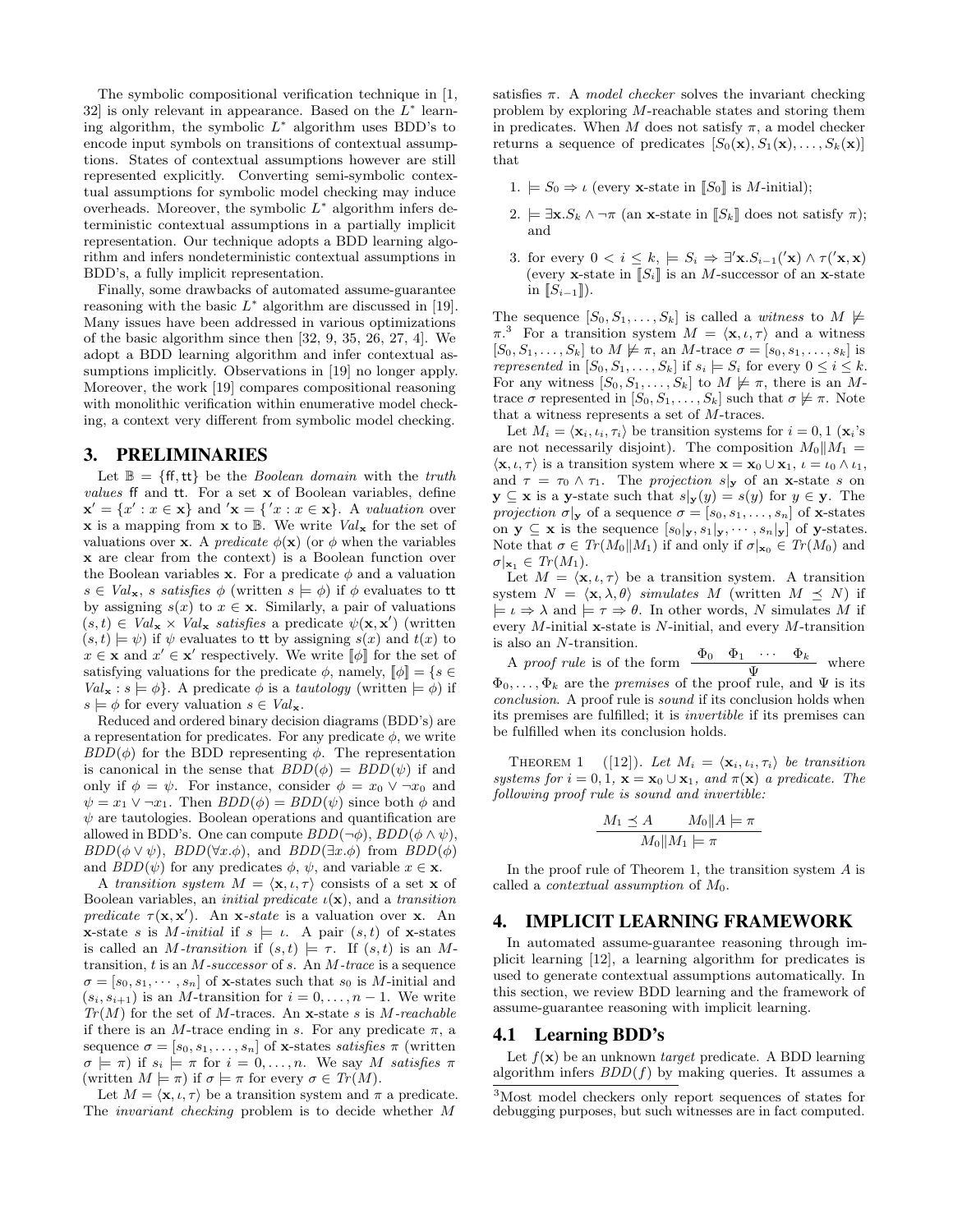

Figure 2: Implicit Learning Framework



ce with  $ce \models f \oplus h$  otherwise

Figure 1: Angluin's Learning Model

teacher who knows the target predicate f and answers the following types of queries (Figure 1) [2, 6, 23, 31]:

- Membership queries  $MEM(s)$  with  $s \in Val_{\mathbf{x}}$ . If  $s \models$ f, the teacher answers YES; otherwise, the teacher answers NO.
- Equivalence queries  $EQ(BDD(h))$  with a conjecture  $BDD(h(\mathbf{x}))$ . If  $BDD(f) = BDD(h)$ , the teacher answers YES. Otherwise, the teacher sends a counterexample  $ce \in Val_{\mathbf{x}}$  such that  $ce \models f \oplus h$  where  $\oplus$  is the exclusive-or operator.

A membership query  $MEM(s)$  asks if the unknown target predicate f evaluates to tt under the valuation  $s \in Val_{\mathbf{x}}$ . An equivalence query  $EQ(BDD(h))$ , on the other hand, purports a conjecture h and asks if  $BDD(f) = BDD(h)$ . Recall that BDD's are canonical. When  $BDD(f) \neq BDD(h)$ ,  $f \neq h$ . Hence there is a valuation  $ce \in Val_{\mathbf{x}}$  such that f and h evaluate to different truth values. In other words,  $f \oplus h$ evaluates to tt under a certain ce. The teacher returns such a valuation ce as a counterexample to the equivalence query.

Since the number of predicates over x is finite, any unknown predicate can be inferred by enumeration. For instance, one can obtain the truth table of the unknown target predicate by asking  $2^{|x|}$  membership queries and generate the BDD accordingly. The naive BDD learning algorithm however requires an exponential number of membership queries in the number of Boolean variables. Remarkably, it is shown that the BDD of an arbitrary target predicate can be learned within a linear number of equivalence and a quadratic number of membership queries in its size.

THEOREM 2  $([31])$ . For any unknown target predicate  $f(\mathbf{x})$ , one can infer BDD(f) with at most n equivalence queries and  $2n(\lceil \lg m \rceil + 3n)$  membership queries where n is the size of  $BDD(f)$  and m is the number of Boolean variables in x.

## 4.2 Implicit Learning

The basic idea of implicit learning is to guide the learning algorithm to infer the initial and transition predicates of a contextual assumption [20, 12]. Since a contextual assumption consists of two predicates, two instances of the BDD learning algorithm are deployed. The instance  $Learner<sub>l</sub>$ infers the initial predicate of a contextual assumption, and the other instance  $Learner_{\tau_A}$  infers its transition predicate. Both instances make membership and equivalence queries to a mechanical teacher. Figure 2 shows the implicit learning framework. For clarity, subscripts are used to differentiate queries from the two learners in the figure:  $Learner<sub>lA</sub>$ makes membership query  $MEM_{\iota_A}(s)$  and equivalence query  $EQ_{\iota_A}(BDD(\lambda))$ ; and Learner<sub>τA</sub> makes membership query  $MEM_{\tau_A}(s, t)$  and equivalence query  $EQ_{\tau_A}(BDD(\theta)).$ 

For a membership query  $MEM_{\iota_A}(s)$ , the mechanical teacher checks if the valuation s satisfies the initial predicate of  $M_1$ . If so, the mechanical teacher answers YES. Otherwise, it answers NO. Conceptually, the mechanical teacher uses the initial predicate of  $M_1$  as the unknown target predicate (Algorithm 1). If no other contextual assumption is found,  $Learner<sub>lA</sub>$  will eventually infer the initial predicate of  $M_1$ .

//  $M_1 = \langle \mathbf{x}_1, \iota_1, \tau_1 \rangle$ **Input:**  $s \in Val_{\mathbf{x}_1}$  : a valuation Output: YES or NO if  $s \models \iota_1$  then send YES else send NO;

Algorithm 1:  $IsMember_{\iota_A}(s)$ 

Similarly, membership queries from  $Learner_{\tau_A}$  are resolved by using the transition predicate of  $M_1$  as the unknown target predicate (Algorithm 2). Again, Learner  $\tau_A$  will infer the transition predicate of  $M_1$  eventually if no other contextual assumption is found. Observe that membership queries from the learners are resolved separately. Synchronization is not needed between membership query resolution algorithms.

Equivalence queries, on the other hand, require synchronization. Assume that  $Learner_{iA}$  makes an equivalence query  $EQ_{iA} (BDD(\lambda))$ . The mechanical teacher has to answer whether  $BDD(\lambda)$  represents the initial predicate of a contex-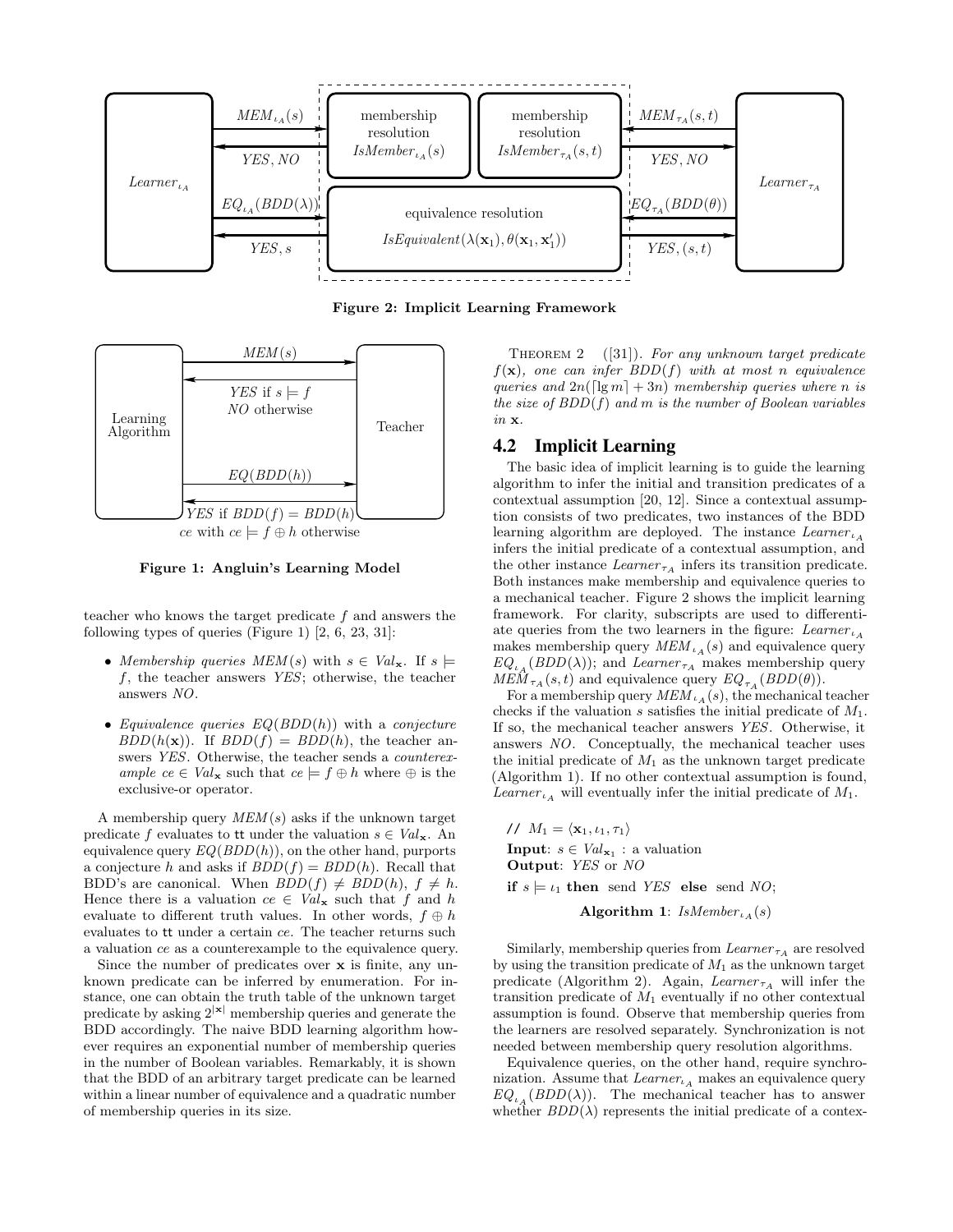

Figure 3: Overview of Progressive Witness Analysis

//  $M_1 = \langle \mathbf{x}_1, \iota_1, \tau_1 \rangle$ **Input:**  $s, t \in Val_{\mathbf{x}_1}$ : valuations Output: YES or NO if  $(s, t) \models \tau_1$  then send YES else send NO; Algorithm 2:  $IsMember_{\tau_A}(s,t)$ 

tual assumption A. To do so, it needs to check if the premises  $M_1 \prec A$  and  $M_0||A|| = \pi$  hold. The mechanical teacher needs the transition predicate of the contextual assumption A in order to check the premise. Hence the  $EQ_{i_A}(BDD(\lambda))$ from  $Learner_{i_A}$  cannot be resolved without the conjecture  $BDD(\theta(\mathbf{x}_1, \mathbf{x}'_1))$  in  $EQ_{\tau A} (BDD(\theta))$  from Learner  $\tau_A$ . Similarly, the  $EQ_{\tau_A}(BDD(\theta))$  from  $Learner_{\tau_A}$  cannot be resolved without the conjecture  $BDD(\lambda(\mathbf{x}_1))$  in  $EQ_{i_A}(BDD(\lambda))$  from  $Learner<sub>LA</sub>$ . Resolving either of the equivalence queries must be synchronized with the other. Subsequently, there is but one equivalence query resolution algorithm in the mechanical teacher.

When the equivalence query resolution algorithm receives the queries  $EQ_{\iota_A}(BDD(\lambda))$  and  $EQ_{\lambda_A}(BDD(\theta))$  from the learners, the mechanical teacher constructs a purported contextual assumption  $A_{-1} = \langle \mathbf{x}_1, \lambda, \theta \rangle$  and checks if  $A_{-1}$  can serve as a contextual assumption (Algorithm 3). The algorithm first verifies if  $A_{-1}$  simulates  $M_1$ . If not, a counterexample is sent to Learner<sub><sup>LA</sub></sup> or Learner<sub> $\tau_A$ </sub>. If  $A_{-1}$  simulates</sub>  $M_1$ , Algorithm 3 then invokes a model checker to verify the premise  $M_0||A_{-1}| = \pi$ . If the premise is also fulfilled, the proof rule in Theorem 1 applies. By the soundness of the proof rule, the mechanical teacher reports " $M_0 \parallel M_1 \models \pi$ ." Otherwise, a witness  $[S_0, S_1, \ldots, S_k]$  to  $M_0||A_{-1} \not\models \pi$  is obtained from the model checker. Recall that  $M_1 \preceq A_{-1}$ .  $[S_0, S_1, \ldots, S_k]$  is not necessarily a witness to  $M_0||M_1 \not\models \pi$ . Particularly, the witness may represent an  $M_0||A_{-1}$ -trace that does not satisfy  $\pi$  even though  $M_0||M_1 \models \pi$ . Further analysis is required for the witness to  $M_0||A_{-1} \not\models \pi$ .

//  $M_i = \langle \mathbf{x}_i, \iota_i, \tau_i \rangle$  for  $i = 0, 1$  and  $\mathbf{x} = \mathbf{x}_0 \cup \mathbf{x}_1$ 

**Input**:  $\lambda(\mathbf{x}_1)$ : an initial predicate;  $\theta(\mathbf{x}_1, \mathbf{x}_1')$ : a transition predicate

**Output:** " $M_0 \parallel M_1 \models \pi$ ", a witness to  $M_0 \parallel M_1 \not\models \pi$ , a counterexample to  $EQ_{i_A}(BDD(\lambda))$ , or a counterexample to  $EQ_{\tau_A}^{\alpha}(BDD(\theta))$ 

$$
A_{-1} \leftarrow \langle \mathbf{x}_1, \lambda, \theta \rangle;
$$

 $\text{if}\,\,s\models \iota_1\wedge \neg \lambda\text{ then}$ send s as the counterexample to  $EQ_{\iota_A}(BDD(\lambda));$ receive an equivalence query  $EQ_{i_A}(BDD(\lambda'));$  $\textbf{return} \; \mathit{IsEquivalent}(\lambda', \theta);$ 

if  $(s, t) \models \tau_1 \land \neg \theta$  then send  $(s, t)$  as the counterexample to  $EQ_{\tau_A}(BDD(\theta));$ receive an equivalence query  $EQ_{\tau_A}(BDD(\theta'));$  $\textbf{return} \; \mathit{IsEquivalent}(\lambda, \theta');$ 

if  $M_0||A_{-1}| = \pi$  then report " $M_0||M_1| = \pi$ "; let  $[S_0, S_1, \ldots, S_k]$  be a witness to  $M_0||A_{-1} \not\models \pi;$ 

$$
\textbf{return} \; Analyze \textit{Witness}(A_{-1}, S_0, S_1, \ldots, S_k);
$$

Algorithm 3: IsEquivalent  $(\lambda, \theta)$ 

#### 5. ANALYZING SYMBOLIC WITNESSES

In order to describe witness analysis, we identify invalid behaviors. Let A be a purported contextual assumption. An  $M_0||A$ -initial state is *spurious* if it is not  $M_0||M_1$ -initial; and an  $M_0||A$ -transition is spurious if it is not an  $M_0||M_1$ transition. Similarly, an  $M_0||A$ -trace is spurious if it is not an  $M_0||M_1$ -trace; and an  $M_0||A$ -reachable state is spurious if it is not  $M_0||M_1$ -reachable. Consider a trace  $\sigma \in Tr(M_0||A_{-1})$ such that  $\sigma \not\models \pi$ . Then  $\sigma|_{\mathbf{x}_0} \in Tr(M_0)$  and  $\sigma|_{\mathbf{x}_1} \in Tr(A_{-1})$ . Let  $\sigma|_{\mathbf{x}_1} = [s_0, s_1, \dots, s_n]$ . If  $s_0$  is  $M_1$ -initial and  $(s_i, s_{i+1})$  is an  $M_1$ -transition for every  $0 \leq i < n$ , then  $\sigma|_{\mathbf{x}_1}$  is in fact an  $M_1$ -trace. We conclude  $M_0||M_1 \not\models \pi$ . If, for instance,  $(s_3, s_4)$ is not an  $M_1$ -transition, then  $(s_3, s_4)$  is a spurious  $A_{-1}$ transition. We should return  $(s_3, s_4)$  as a counterexample so that the learning algorithm removes the spurious transition from future conjectures. Since only one trace is inspected, we call this procedure the *simple witness analysis* algorithm. In [12, 11], a SAT-based symbolic model checker is used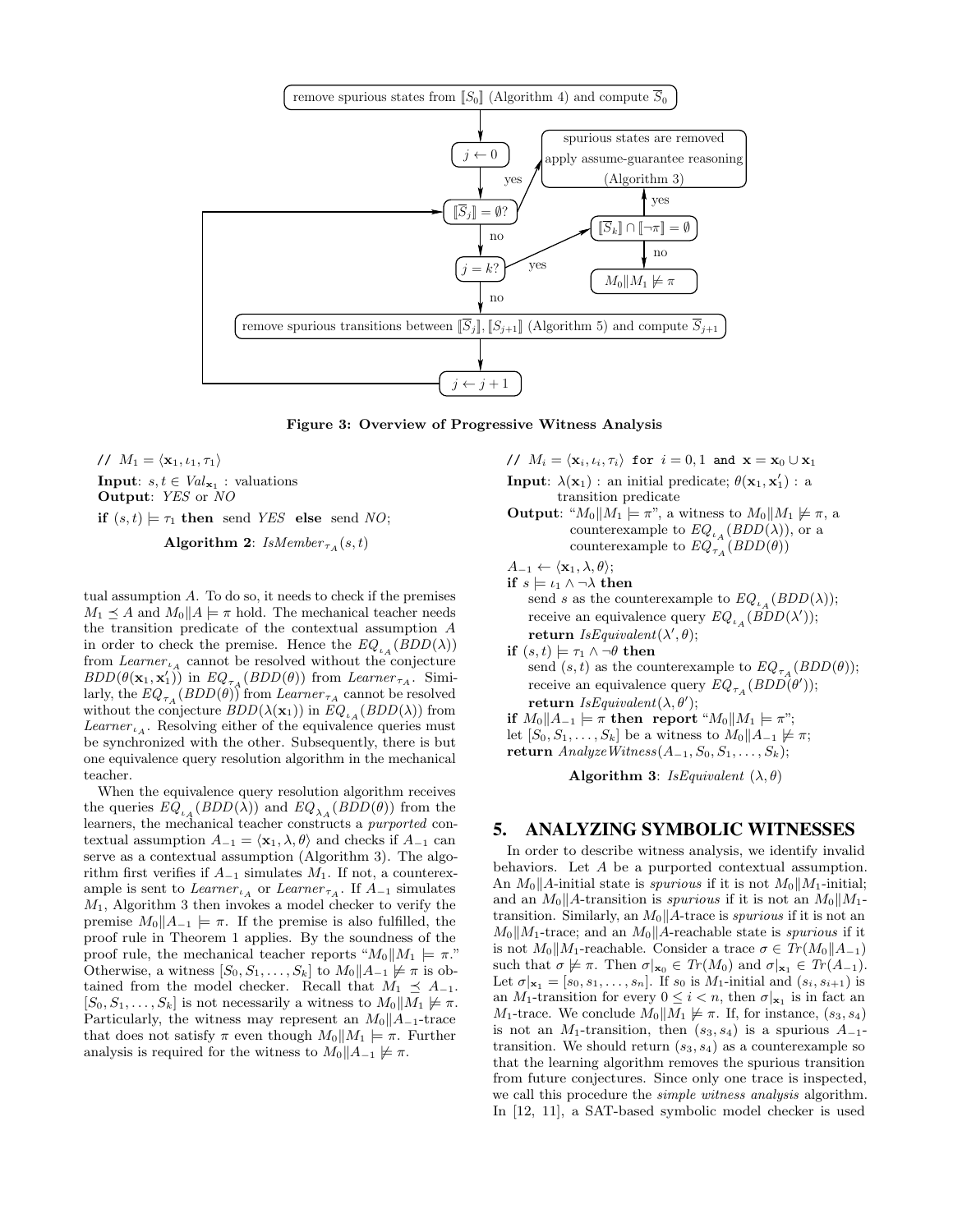to verify the premise  $M_0||A_{-1}| \models \pi$ . Since a SAT-based symbolic model checker returns only one trace as a witness to  $M_0||A_{-1} \not\models \pi$ , the simple witness analysis algorithm applies. Similarly, the simple algorithm suffices when an explicit model checker is used [20, 19].

The situation becomes slightly more complicated if the mechanical teacher uses a symbolic model checker. In this case, a witness to  $M_0||A_{-1} \not\models \pi$  represents a number of traces in general. The mechanical teacher could pick an arbitrary  $M_0$ || $A_{-1}$ -trace in the witness and analyze the trace as before. Lots of information in the witness however would be wasted. Consider, for instance, spurious transitions of different traces represented in a witness. Since only one trace is inspected by the mechanical teacher, a spurious transition of the inspected trace is returned as a counterexample. Spurious transitions in other traces may still remain in the next conjecture from the learning algorithm. They may again appear in another witness when the mechanical teacher checks the premises with the next purported contextual assumption. This is clearly a waste of computation resources.

On the other hand, examining all traces in a witness is by no means straightforward. A witness represents numerous traces. It is infeasible to inspect all transitions in all traces iteratively. Moreover, BDD learning algorithms take but one counterexample for each equivalence query. Yet the mechanical teacher already have numerous counterexamples from spurious transitions after symbolic model checking. It is unclear how one may convey all these counterexamples to BDD learning algorithms effectively. These questions must be addressed properly in order to integrate symbolic model checking with automated assume-guarantee reasoning.

We propose to analyze spurious traces progressively. Given a witness  $[S_0, S_1, \ldots, S_k]$  to  $M_0||A \not\models \pi$ , our progressive witness analysis algorithm works as follows (Figure 3). First, the algorithm obtains a predicate  $S_0$  by eliminating all spurious  $M_0$  ||A-initial states from [[ $S_0$ ]. The set [[ $S_0$ ] thus contains  $M_0||M_1$ -reachable states. Inductively, assume that the algorithm has obtained the predicate  $\overline{S}_i$  by eliminating all spurious  $M_0$ ||A-reachable states from  $\overline{[S_j]}$ . The set  $\overline{[S_j]}$  hence contains only  $M_0||M_1$ -reachable states. The witness analysis algorithm checks if  $\overline{S}_i$  is empty. If so, all known spurious  $M_0$ ||A-traces are eliminated. The mechanical teacher applies the assume-guarantee reasoning proof rule in Theorem 1 with the purported assumption A. Otherwise, the algorithm obtains a predicate  $S_{j+1}$  by eliminating all spurious  $M_0$  | A-transitions. The set  $[S_{j+1}]$  hence contains only  $M_0||M_1$ -reachable states. When the sequence of predicates  $[\overline{S}_0, \overline{S}_1, \ldots, \overline{S}_k]$  is finally obtained, the set  $[\overline{S}_k]$  contains only  $M_0||M_1$ -reachable states. If  $[S_k]$  contains a state not satisfying  $\pi$ , the sequence  $[S_0, S_1, \ldots, S_k]$  is indeed a witness to  $M_0||M_1 \not\models \pi.$ 

We now give details of the procedure that eliminates spurious initial states. Algorithm 4 returns a revised initial predicate  $\bar{\lambda}(\mathbf{x}_1)$  for the purported contextual assumption  $A = \langle \mathbf{x}_1, \lambda, \theta \rangle$ , which removes spurious  $M_0||A$ -initial states from  $\llbracket S \rrbracket$ . Conceptually, Algorithm 4 considers the purported contextual assumption  $\overline{A} = \langle \mathbf{x}_1, \overline{\lambda}, \theta \rangle$  in the while loop. The contextual assumption  $\overline{A}$  is initialized to A. In each iteration, we have an x-state u such that  $u \models \iota_0 \wedge \overline{\lambda}$  but  $u \not\models \iota_0 \wedge \iota_1$ . The state  $u \in \llbracket S \rrbracket$  is a spurious  $M_0 \parallel A$ -initial state. Algorithm 4 then sends  $u|_{\mathbf{x}_1}$  as a counterexample to  $EQ_{i\lambda}(BDD(\lambda))$ . Informally, the counterexample  $u|_{\mathbf{x}_1}$  informs Learner<sub><sup>LA</sub></sup> that the conjecture  $BDD(\overline{\lambda})$  is incorrect at</sub>

//  $M_i = \langle \mathbf{x}_i, \iota_i, \tau_i \rangle$  for  $i = 0, 1$  and  $\mathbf{x} = \mathbf{x}_0 \cup \mathbf{x}_1$ **Input:**  $\langle \mathbf{x}_1, \lambda, \theta \rangle$ : a purported contextual assumption;  $S(\mathbf{x}):$  a predicate

**Output:**  $\overline{\lambda}(\mathbf{x}_1)$ : an initial predicate

 $\overline{\lambda} \leftarrow \lambda$ :

while  $u \models \neg \iota_1 \wedge \iota_0 \wedge \overline{\lambda} \wedge S$  do

//  $\overline{A} = \langle \mathbf{x}_1, \overline{\lambda}, \theta \rangle$  is the purported contextual assumption send  $u|_{\mathbf{x}_1}$  as the counterexample to  $EQ_{\iota_A}(BDD(\overline{\lambda}));$ receive an equivalence query  $EQ_{\iota_A}(BDD(\overline{\lambda}'));$ 

$$
\overline{\lambda} \leftarrow \overline{\lambda}
$$
end

return  $\overline{\lambda}$ :

� ;

Algorithm 4: 
$$
UpdateInit(\langle \mathbf{x}_1, \lambda, \theta \rangle, S)
$$

the valuation  $u|_{\mathbf{x}_1}$ . After receiving a new equivalence query  $EQ_{\iota_A}(BDD(\overline{\lambda}'))$ , Algorithm 4 considers the new purported contextual assumption  $\langle \mathbf{x}_1, \overline{\lambda}', \theta \rangle$  in the next iteration.

When the algorithm returns an initial predicate  $\overline{\lambda}$ , we have  $\models [t_0 \land \overline{\lambda} \land S] \Rightarrow t_1$  and hence  $\models [t_0 \land \overline{\lambda} \land S] \Rightarrow [t_0 \land t_1]$ . That is, every  $M_0\|\overline{A}$ -initial state is also  $M_0\|M_1$ -initial. Note that  $\overline{A}$  does not necessarily simulate  $M_1$ . Lemma 1 summarizes UpdateInit( $\langle \mathbf{x}_1, \lambda, \theta \rangle$ , S) (Algorithm 4).

LEMMA 1. Let  $M_i = \langle \mathbf{x}_i, \iota_i, \tau_i \rangle$  be transition systems for  $i = 0, 1$  and  $\mathbf{x} = \mathbf{x}_0 \cup \mathbf{x}_1$ . If  $\overline{\lambda}(\mathbf{x}_1)$  is returned by UpdateInit  $(\langle \mathbf{x}_1, \lambda, \theta \rangle, S)$  (Algorithm 4), then  $\models [\iota_0 \wedge \overline{\lambda} \wedge S] \Rightarrow [\iota_0 \wedge \iota_1].$ 

The mechanical teacher eliminates spurious transitions from reachable states in a similar manner. Algorithm 5 returns a revised transition predicate  $\theta(\mathbf{x}_1, \mathbf{x}_1')$  for the purported contextual assumption  $A = \langle \mathbf{x}_1, \lambda, \theta \rangle$ , which removes spurious  $M_0$  | A-transitions between [R] and [S]. Conceptually, Algorithm 5 considers the purported contextual assumption  $\overline{A} = \langle \mathbf{x}_1, \lambda, \overline{\theta} \rangle$  in the while loop. At first, the contextual assumption  $\overline{A}$  is A. In each iteration, we have a transition  $(u, v) \in [R] \times [S]$  such that  $(u, v) \models \tau_0 \wedge \overline{\theta}$  but  $(u, v) \not\models \tau_0 \wedge \tau_1$ . The  $M_0 \|\overline{A}$ -transition  $(u, v)$  between  $\llbracket R \rrbracket$  and  $\llbracket S \rrbracket$  is spurious. Algorithm 5 then sends  $(u|_{\mathbf{x}_1}, v|_{\mathbf{x}_1})$  as a counterexample to  $EQ_{\tau_A}(BDD(\overline{\theta}))$ . The counterexample  $(u|\mathbf{x}_1, v|\mathbf{x}_1)$  effectively informs the learning algorithm that the conjecture  $BDD(\overline{\theta})$  is incorrect at the valuation  $(u|\mathbf{x}_1, v|\mathbf{x}_1)$ . After receiving another equivalence query  $EQ_{\tau_A}(BDD(\overline{\theta}'))$ , Algorithm 5 considers the new purported contextual assumption  $\langle \mathbf{x}_1, \lambda, \overline{\theta}' \rangle$  in the next iteration.

When the algorithm returns a transition predicate  $\theta$ , we have  $\models [\tau_0 \land \theta \land R \land S(\mathbf{x}')] \Rightarrow \tau_1$  and hence  $\models [\tau_0 \land \theta \land R \land S(\mathbf{x}')]$  $R \wedge S(\mathbf{x}')] \Rightarrow [\tau_0 \wedge \tau_1]$ . That is, every  $M_0||A$ -transition between  $\llbracket R \rrbracket$  and  $\llbracket S \rrbracket$  is also an  $M_0 \parallel M_1$ -transition. Note that  $\overline{A}$  does not necessarily simulate  $M_1$ . The following lemma summarizes  $UpdateStep(\langle \mathbf{x}_1, \lambda, \theta \rangle, R, S)$  (Algorithm 5).

LEMMA 2. Let  $M_i = \langle \mathbf{x}_i, \iota_i, \tau_i \rangle$  be transition systems for  $i = 0, 1$  and  $\mathbf{x} = \mathbf{x}_0 \cup \mathbf{x}_1$ . If  $\theta(\mathbf{x}_1, \mathbf{x}'_1)$  is returned by UpdateStep( $\langle x_1, \lambda, \theta \rangle$ , R, S) (Algorithm 5), then  $\models \lceil \tau_0 \wedge$  $\theta \wedge R \wedge S(\mathbf{x}') \Rightarrow [\tau_0 \wedge \tau_1].$ 

We are ready to give details of our progressive witness analysis algorithm. The witness analysis algorithm proceeds by stages (Algorithm 6). Let  $A_{-1} = \langle \mathbf{x}_1, \lambda, \theta \rangle$  be a purported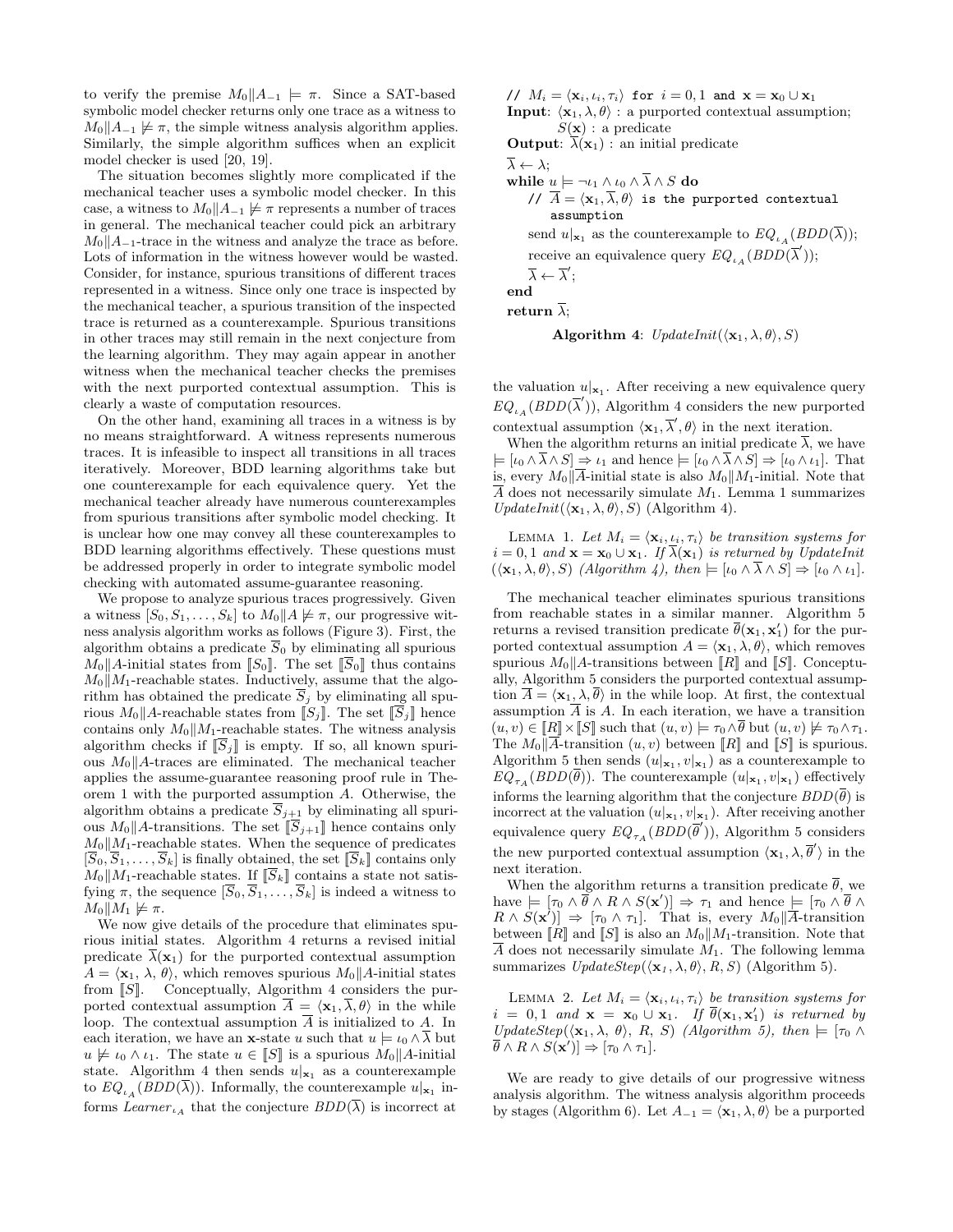//  $M_i = \langle \mathbf{x}_i, \iota_i, \tau_i \rangle$  for  $i = 0, 1$  and  $\mathbf{x} = \mathbf{x}_0 \cup \mathbf{x}_1$ **Input:**  $\langle \mathbf{x}_1, \lambda, \theta \rangle$ : a purported contextual assumption;  $R(\mathbf{x}), S(\mathbf{x}):$  predicates **Output:**  $\theta(\mathbf{x}_1, \mathbf{x}_1')$ : a transition predicate  $\overline{\theta} \leftarrow \theta$ :  $\textbf{while} \; \underline{(u,v)} \models \neg \tau_1 \wedge \tau_0 \wedge \theta \wedge R \wedge S(\mathbf{x}') \; \textbf{do}$ //  $\overline{A} = \langle \mathbf{x}_1, \lambda, \overline{\theta} \rangle$  is the purported contextual assumption send  $(u|_{\mathbf{x}_1}, v|_{\mathbf{x}_1})$  as the counterexample to  $EQ_{\tau_A}(BDD(\overline{\theta}));$ receive an equivalence query  $EQ_{\tau_A}(BDD(\overline{\theta}'));$  $\overline{\theta} \leftarrow \overline{\theta}';$ end return  $\overline{\theta}$ ;

Algorithm 5:  $UpdateStep(\langle \mathbf{x}_1, \lambda, \theta \rangle, R, S)$ 

contextual assumption with  $M_1 \preceq A_{-1}$ , and  $[S_0, S_1, \ldots, S_k]$ a witness to  $M_0||A_{-1} \not\models \pi$ . The witness analysis algorithm first invokes  $UpdateInit(A_{-1}, S_0)$  (Algorithm 4) to find an initial predicate  $\overline{\lambda}(\mathbf{x}_1)$ . Define  $\overline{\theta}_0 = \theta$ ,  $A_0 = \langle \mathbf{x}_1, \overline{\lambda}, \overline{\theta}_0 \rangle$ , and  $\overline{S}_0 = \iota_0 \wedge \overline{\lambda} \wedge S_0$ . By Lemma 1, every  $M_0||A_0$ -initial state in  $\llbracket S_0 \rrbracket$  is  $M_0 \llbracket M_1$ -initial. The following lemma summarizes the first two lines of Algorithm 6.

LEMMA 3. Let  $M_i = \langle \mathbf{x}_i, \iota_i, \tau_i \rangle$  be transition systems for  $i = 0, 1$  and  $\mathbf{x} = \mathbf{x}_0 \cup \mathbf{x}_1$ . Right after line 2 of Algorithm 6, we have

$$
1. \models \overline{S}_0(\mathbf{x}) \Rightarrow S_0(\mathbf{x}); \text{ and}
$$

2. every **x**-state in  $\overline{S}_0$  is  $M_0||M_1$ -reachable.

// 
$$
M_i = \langle \mathbf{x}_i, \iota_i, \tau_i \rangle
$$
 for  $i = 0, 1$  and  $\mathbf{x} = \mathbf{x}_0 \cup \mathbf{x}_1$   
\n**Input:**  $A_{-1} = \langle \mathbf{x}_1, \lambda, \theta \rangle$  : a purported contextual  
\nassumption;  $[S_0(\mathbf{x}), S_1(\mathbf{x}), \dots, S_k(\mathbf{x})]$  : a witness  
\nto  $M_0 || A_{-1} \not\models \pi$   
\n**Output:** " $M_0 || M_1 \models \pi$ ", a witness to  $M_0 || M_1 \not\models \pi$ , a

counterexample to  $EQ_{\iota_A}(BDD(\lambda))$ , or a counterexample to  $EQ_{\tau_A}(BDD(\theta))$ 

- **1**  $\overline{\lambda}$  ← *UpdateInit*( $A_{-1}$ ,  $S_0$ ) (Algorithm 4);
- **2**  $\overline{S}_0 \leftarrow \iota_0 \wedge \overline{\lambda} \wedge S_0;$
- $3 \overline{\theta}_0 \leftarrow \theta;$
- 4 for  $j \leftarrow 0$  to  $k-1$  do<br>5  $A_i \leftarrow \langle \mathbf{x}_1, \overline{\lambda}, \overline{\theta}_i \rangle;$
- 5  $A_j \leftarrow \langle \mathbf{x}_1, \overline{\lambda}, \overline{\theta}_j \rangle;$ <br>6 if  $\models \neg \overline{S}_j$  then
- 
- 6 if  $\models \neg \overline{S}_j$  then<br>7 return  $IsE_0$ **return** IsEquivalent( $\overline{\lambda}$ ,  $\overline{\theta}$ <sub>i</sub>) (Algorithm 3);
- 8 else
- 9  $\theta_{j+1} \leftarrow UpdateStep(A_j, S_j, S_{j+1})$  (Algorithm 5); 10  $S_{j+1} \leftarrow$

$$
\exists' \mathbf{x}. \tau_0(' \mathbf{x}_0, \mathbf{x}_0) \wedge \overline{\theta}_{j+1}(' \mathbf{x}_1, \mathbf{x}_1) \wedge \overline{S}_j(' \mathbf{x}) \wedge S_{j+1};
$$
  
and

12 end

13 if  $\models \exists x.\overline{S}_k \wedge \neg \pi$  then report  $[\overline{S}_0,\overline{S}_1,\ldots,\overline{S}_k];$ 

14 else return  $IsEquivalent(\overline{\lambda}, \overline{\theta}_k)$  (Algorithm 3);

Algorithm 6:  $AnalyzeWitness(\langle \mathbf{x}_1, \lambda, \theta \rangle, S_0, S_1, \ldots, S_k)$ 

At stage j, we have obtained a set  $\overline{S}_j$  of  $M_0||M_1$ -reachable states and a purported contextual assumption  $A_j = \langle \mathbf{x}_1, \overline{\lambda}, \overline{\theta}_j \rangle$ . The witness analysis algorithm eliminates spurious  $M_0||A_i$ transitions from  $\overline{S}_j$  by invoking UpdateStep  $(A_j, \overline{S}_j, S_{j+1})$ (Algorithm 5). It thus obtains a transition predicate  $\theta(\mathbf{x}_1, \mathbf{x}_1')$ . Define  $\theta_{j+1} = \theta$ ,  $A_{j+1} = \langle \mathbf{x}_1, \lambda, \theta_{j+1} \rangle$ , and  $S_{j+1} = \exists' \mathbf{x}$ .  $\tau_0(\mathbf{x}_0, \mathbf{x}_0) \wedge \theta_{j+1}(\mathbf{x}_1, \mathbf{x}_1) \wedge S_j(\mathbf{x}) \wedge S_{j+1}$ . By Lemma 2, every  $M_0||A_{j+1}$ -transition between  $\overline{S}_j$  and  $\overline{S}_{j+1}$  is also an  $M_0||M_1$ -transition. Hence  $[[S_{j+1}]]$  consists of  $M_0||M_1$ reachable states. The witness analysis algorithm then proceeds to the next stage. The following lemma summarizes an iteration of the for loop at line 4 of Algorithm 6.

LEMMA 4. Let  $M_i = \langle \mathbf{x}_i, \iota_i, \tau_i \rangle$  be transition systems for  $i = 0, 1$  and  $\mathbf{x} = \mathbf{x}_0 \cup \mathbf{x}_1$ . At line 12 of Algorithm 6, we have

$$
1. \models S_{j+1}(\mathbf{x}) \Rightarrow S_{j+1}(\mathbf{x}); \text{ and}
$$

2. every **x**-state in  $\|\overline{S}_{i+1}\|$  is  $M_0\|M_1$ -reachable.

By Lemma 3 and 4,  $[[\overline{S}_0], [\overline{S}_1], \ldots, [\overline{S}_j]]$  is a sequence of  $M_0||M_1$ -reachable x-states. There are two scenarios:

- $\overline{S}_j$  is empty for some  $0 \leq j \leq k$ .  $[\overline{S}_0, \overline{S}_1, \ldots, \overline{S}_j]$ cannot be a witness to  $M_0||M_1 \not\models \pi$ . Recall that the purported contextual assumption  $A_i$  does not necessarily simulate  $M_1$ . The witness analysis algorithm invokes Algorithm 3 to check if  $A_i$  can serve as a contextual assumption (line 7, Algorithm 6).
- None of  $\overline{S_0}$ ,  $\overline{S_1}$ , ...,  $\overline{S}_{k-1}$  is empty. Algorithm 6 checks whether there is an **x**-state in  $\overline{S}_k$  violating the predicate  $\pi$ . If so,  $[\overline{S}_0, \overline{S}_1, \ldots, \overline{S}_k]$  is a witness to  $M_0||M_1 \not\models \pi$ . Otherwise, the witness analysis algorithm invokes Algorithm 3 to check if  $A_k = \langle \mathbf{x}_1, \overline{\lambda}, \overline{\theta}_k \rangle$  can be a contextual assumption (line 13, Algorithm 6).

Note that the witness analysis algorithm does not perform model checking. It instead revises purported contextual assumptions by inspecting the witness progressively. Only when all known spurious initial states and transitions are accounted for, can assume-guarantee reasoning be performed with purported contextual assumptions. Also note that purported contextual assumptions are not increasingly stronger. The learning algorithm has no information about unqueried  $M_1$ -transitions. It is free to include such transitions arbitrarily. The relation between successive purported contextual assumptions is thus very different from those of counterexample guided abstraction refinement [17].

THEOREM 3 (SOUNDNESS). Let  $M_i = \langle \mathbf{x}_i, \iota_i, \tau_i \rangle$  be transition systems for  $i = 0, 1$ ,  $\mathbf{x} = \mathbf{x}_0 \cup \mathbf{x}_1$ , and  $\pi(\mathbf{x}), \lambda(\mathbf{x}_1)$ ,  $\theta(\mathbf{x}_1, \mathbf{x}'_1)$  predicates.

- 1. If IsEquivalent( $\lambda, \theta$ ) (Algorithm 3) reports " $M_0||M_1|$  =  $\pi$ ," then the purported contextual assumption  $A = \langle \mathbf{x}_1, \mathbf{x}_2 \rangle$  $\lambda$ ,  $\theta$ ) fulfills both premises of the proof rule in Theorem 1.
- 2. If  $IsEquivalent(\lambda, \theta)$  (Algorithm 3) reports a sequence of predicates  $[S_0, S_1, \ldots, S_k]$  for some  $k \geq 0$ , then  $[S_0, S_1, \ldots, S_k]$  is a witness to  $M_0||M_1 \not\models \pi$ .

For completeness, recall that the predicates  $\iota_1$  and  $\tau_1$ are the target predicates of  $Learner_{i_A}$  and  $Learner_{\tau_A}$  respectively. The transition system  $M_1$  will be inferred as a purported contextual assumption if no other contextual assumption is found. Algorithm 3 can then decide whether  $M_0||M_1$  satisfies  $\pi$  conclusively.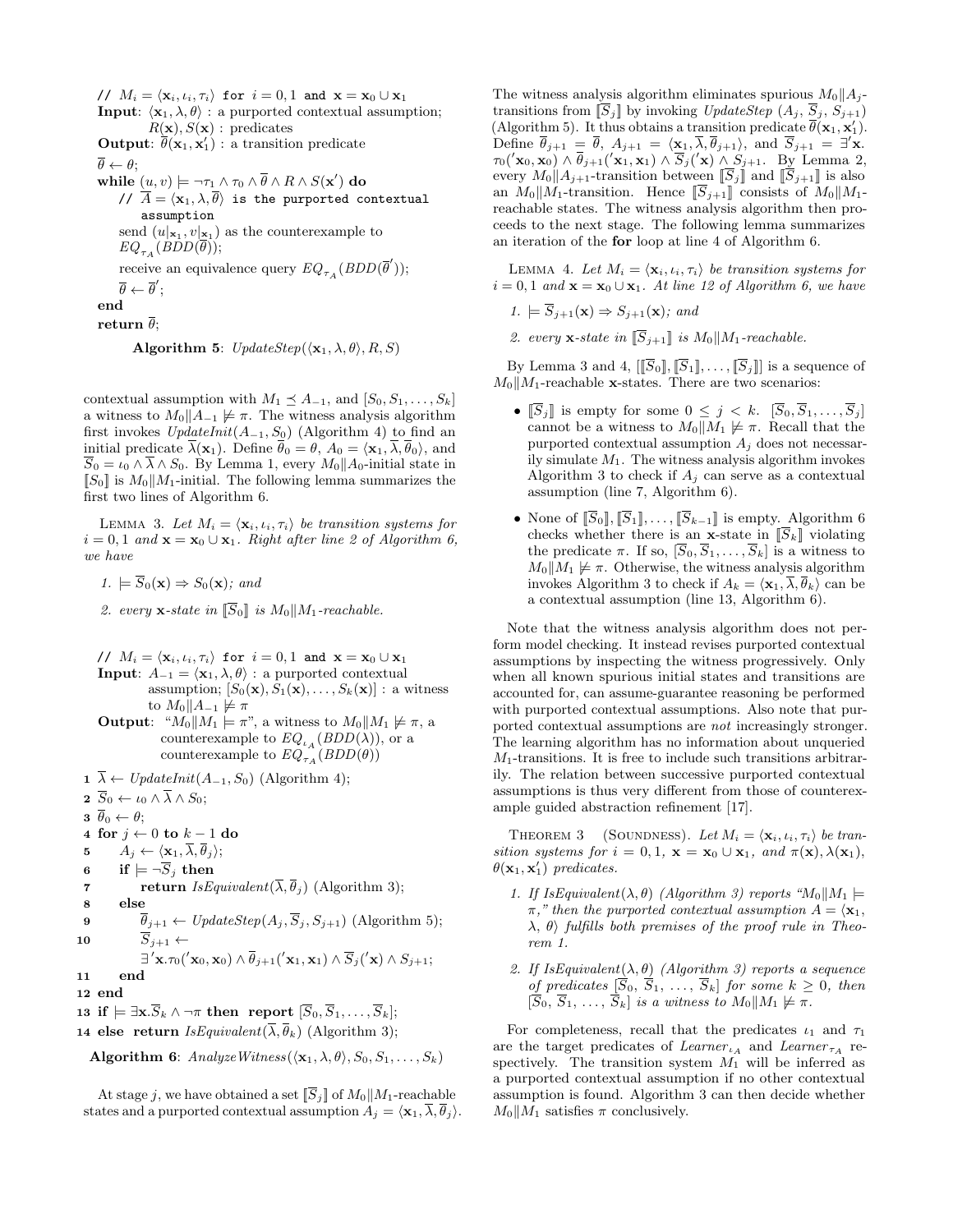THEOREM 4 (COMPLETENESS). Let  $M_i = \langle \mathbf{x}_i, \iota_i, \tau_i \rangle$  be transition systems for  $i = 0, 1$ ,  $\mathbf{x} = \mathbf{x}_0 \cup \mathbf{x}_1$ , and  $\pi(\mathbf{x})$  a predicate.

- 1. If  $M_0||M_1 \models \pi$ , Learner<sub><sup>LA</sub></sup> and Learner<sub>TA</sub> will in-</sub> fer certain predicates  $\lambda(\mathbf{x}_1)$  and  $\theta(\mathbf{x}_1, \mathbf{x}_1')$  such that IsEquivalent( $\lambda, \theta$ ) (Algorithm 3) reports " $M_0||M_1 \models \pi$ ."
- 2. If  $M_0||M_1 \not\models \pi$ , Learner  $\iota_A$  and Learner  $\iota_{\tau_A}$  will infer certain predicates  $\lambda(\mathbf{x}_1)$  and  $\theta(\mathbf{x}_1, \mathbf{x}'_1)$  such that  $IsEquivalent(\lambda, \theta)$  (Algorithm 3) returns a sequence  $[\overline{S}_0, \overline{S}_1, \ldots, \overline{S}_k]$  for some  $k \geq 0$ .

Optimizations: The BDD learning algorithms in [23, 31] are based on the learning algorithms for regular languages [2, 29]. As observed in [11], the first equivalence query made by BDD learning algorithms is always  $EQ(BDD(ff))$  when there is more than one Boolean variable. BDD learning algorithms hence revise the first purported contextual assumption  $A_{-1} = \langle \mathbf{x}_1, \mathbf{f} \mathbf{f}, \mathbf{f} \mathbf{f} \rangle$  by adding  $M_1$ -initial  $\mathbf{x}_1$ -states or  $M_1$ -transitions. Consequently, BDD learning algorithms often infer the component  $M_1$  as a contextual assumption. By complementing queries from BDD learning algorithms, one can ensure the first equivalence query to be  $EQ(BDD(\mathsf{tt}))$ and hence obtain more effective contextual assumptions [11].

 $\mathcal{U} \mathcal{U} M_0 = \langle \mathbf{x}_0, \iota_0, \tau_0 \rangle$ ,  $A_{-1} = \langle \mathbf{x}_1, \lambda, \theta \rangle$  and  $\mathbf{x} = \mathbf{x}_0 \cup \mathbf{x}_1$ **Input**: a witness  $[S_0(\mathbf{x}), S_1(\mathbf{x}), \ldots, S_k(\mathbf{x})]$  to  $M_0||A_{-1} \not\models \pi$ 

**Output:** a witness to  $M_0||A_{-1} \not\models \pi$  contains only traces violating  $\pi$ 

 $S_k \leftarrow S_k \wedge \neg \pi;$  $\mathbf{for}~j \leftarrow k - 1~\mathbf{to}~0~\mathbf{do}$  $S_j \leftarrow S_j \land \exists \mathbf{x}'.\tau_0(\mathbf{x}_0, \mathbf{x}'_0) \land \theta(\mathbf{x}_1, \mathbf{x}'_1) \land S_{j+1}(\mathbf{x}');$ end return  $[S_0, S_1, \ldots, S_k]$ ;

Algorithm 7: WitnessBackward( $[S_0, S_1, \ldots, S_k]$ )

We can further reduce the number of spurious traces from symbolic model checking. Witnesses obtained by symbolic model checkers may contain unnecessary information. Consider a witness to  $M_0||A_{-1} \not\models \pi$ . If a spurious  $M_0||A_{-1}$ -trace in the witness satisfies  $\pi$ , it is not useful in revising the contextual assumption. Subsequently, it is more economic to consider  $M_0||A_{-1}$ -traces violating  $\pi$  in the witness. When the witness analysis algorithm (Algorithm 6) obtains a witness  $[S_0, S_1, \ldots, S_k]$  to  $M_0||A \not\models \pi$ , the mechanical teacher should perform backward image computation to obtain useful spurious traces from the witness (Algorithm 7).

## 6. EXPERIMENTS

We compare three different verification techniques in the experiments: the NuSMV monolithic symbolic model checking, automated assume-guarantee reasoning with simple witness analysis, and automated assume-guarantee reasoning with progressive witness analysis. The two automated assumeguarantee reasoning techniques are implemented in NuSMV [15]. Both adopt the classification tree-based BDD learning algorithm to infer contextual assumptions [31].

Five examples are reported in the experiments: mini-Rubik's cube [36], Rubik's cube, dining philosophers, dining cryptographers [10], and an industrial gate control system [37]. We heuristically choose components to generate

Table 1: Mini-Rubik's Cube

| property     | notsolved            |        | overlap2             |          |  |
|--------------|----------------------|--------|----------------------|----------|--|
|              | peak                 | time   | peak                 | time     |  |
| <b>NUSMV</b> | $6.41 \times 10^{6}$ | 16.69s | $7.28 \times 10^{7}$ | 1575.37s |  |
| $_{\rm AG1}$ |                      |        |                      |          |  |
| AG*          | $1.78 \times 10^{6}$ | 3.08s  | $3.61 \times 10^{7}$ | 571.36s  |  |

Table 2: Rubik's Cube

| property                 | corner               |         | centercorner         |         |  |
|--------------------------|----------------------|---------|----------------------|---------|--|
|                          | peak                 | time    | peak                 | time    |  |
| $\overline{\text{NUSM}}$ |                      |         |                      |         |  |
| AG1                      |                      |         |                      |         |  |
| $AG^*$                   | $1.31 \times 10^{7}$ | 300.24s | $3.79 \times 10^{6}$ | 540.39s |  |
| property                 | overlap3             |         |                      |         |  |
|                          | peak                 | time    |                      |         |  |
| <b>NUSMV</b>             |                      |         |                      |         |  |
| AG1                      |                      |         |                      |         |  |
| $AG^*$                   | $3.22 \times 10^{7}$ | 363.41s |                      |         |  |

contextual assumptions from. Each experiment is allocated with one CPU core and 4GB of memory. All experiments are conducted on a 64-bit Linux 3.2.0 server with 4 2.40GHz Intel Xeon E5620 quadcore CPU's and 32GB RAM.

*Mini-Rubik's cube.* A mini-Rubik's cube is the  $2 \times 2 \times 2$ version of the Rubik's cube. There are eight miniature cubes (called cubies) in the mini-Rubik's cube. Each cubie can be located in eight different positions. It moreover has three visible facets and hence three orientations in each position. Subsequently, a state of the mini-Rubik's cube consists of the position and the orientation of its eight cubies (Table 1).

In the table, the row NuSMV shows the results of monolithic symbolic model checking. The rows AG1 and AG∗ show the results of assume-guarantee reasoning with the simple and our progressive witness analysis algorithms (Algorithm 6) respectively. The column "peak" shows the number of peak BDD nodes during verification. Finally, the verification time is shown. In the table, the symbol "–" indicates either memory-out (4GB) or time-out (7200 seconds).

The property notsolved specifies that the mini-Rubik's cube cannot be solved. It fails from a chosen initial state. A witness gives a solution to the puzzle. Assume-guarantee reasoning with the simple witness analysis algorithm does not finish within the given time limit. Monolithic symbolic model checking uses more than six millions peak BDD nodes. On the other hand, assume-guarantee reasoning with our progressive witness analysis algorithm requires less than two millions of peak BDD nodes, and improves the verification time by 81%. The property overlap2 specifies that the first two cubies cannot be in the same position from every initial state. Monolithic symbolic model checking requires more than seventy millions of peak BDD nodes and takes more than twenty-six minutes to conclude the verification. Assumeguarantee reasoning with our new witness analysis algorithm uses a half of peak BDD nodes and improves the verification time by 64%.

*Rubik's Cube.* A  $3 \times 3 \times 3$  Rubik's cube has twenty six visible cubies. We partition visible cubies into three types. The first type consists of six cubies at the center of six faces of the cube. Each cubie of the first type has only one visible facet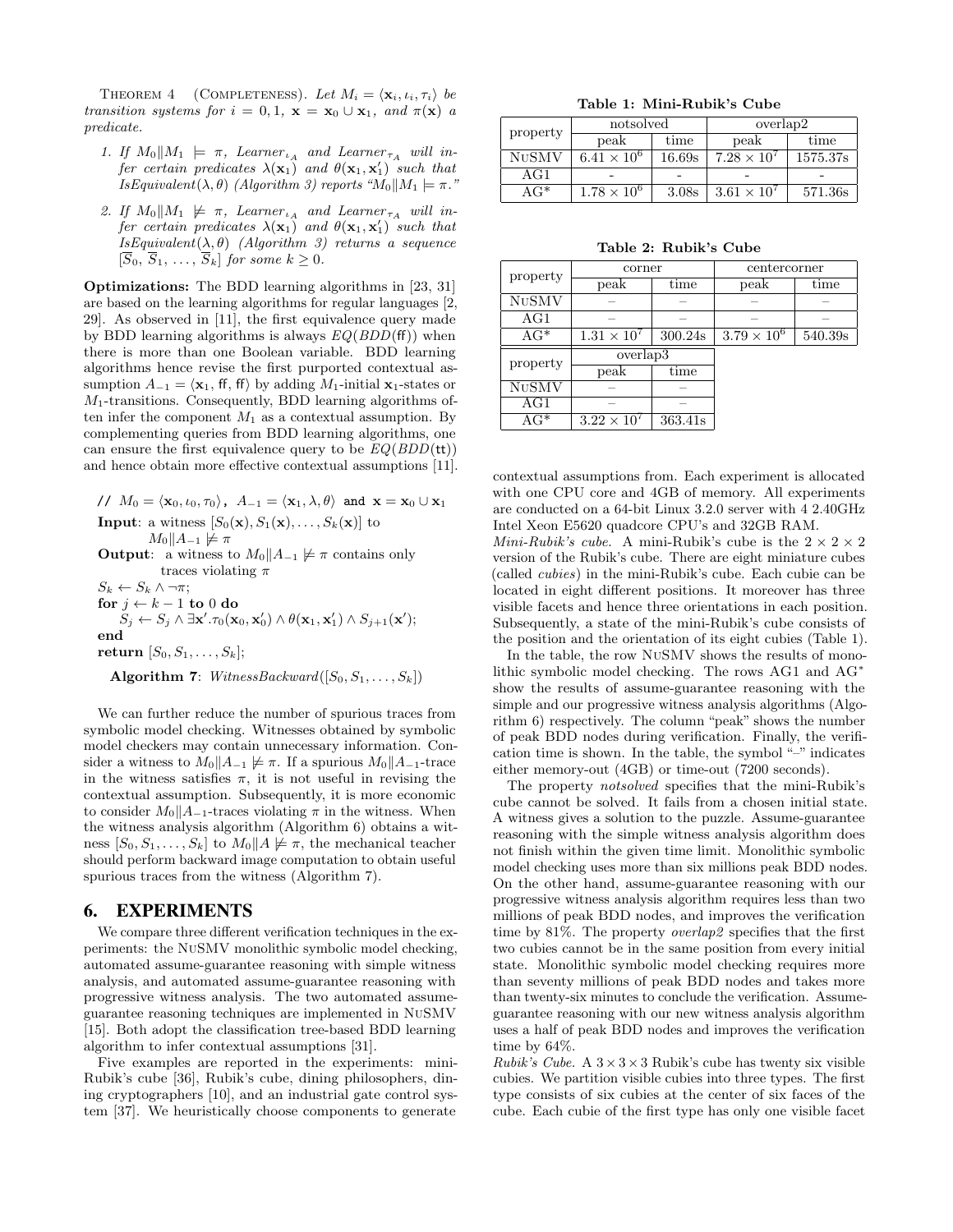| nodes                      |                      |          | 5                    |          |  |
|----------------------------|----------------------|----------|----------------------|----------|--|
|                            | peak                 | time     | peak                 | time     |  |
| $\overline{\text{NuSM}}$ V | $2.16 \times 10^{6}$ | 2.63s    | $4.77 \times 10^{6}$ | 55.51s   |  |
| AG1                        | $1.41 \times 10^{6}$ | 1.62s    | $2.44 \times 10^{6}$ | 23.32s   |  |
| $AG^*$                     | $1.41 \times 10^{6}$ | 1.46s    | $2.44 \times 10^{6}$ | 23.28s   |  |
|                            |                      |          |                      |          |  |
|                            | 6                    |          |                      |          |  |
| nodes                      | peak                 | time     | peak                 | time     |  |
| <b>NUSMV</b>               | $5.23 \times 10^{7}$ | 1215.90s |                      |          |  |
| AG1                        | $6.95 \times 10^{6}$ | 231.67s  | $3.53 \times 10^{7}$ | 1796.82s |  |

Table 3: Dining Philosophers

and thus one orientation. The second type contains eight cubies at the corners of the cube. Each cubie of this type has three visible facets and three orientations. The last type of cubies are on the edges of the Rubik's cube. Each edge cubie has two visible facets and two orientations.

Table 2 shows the experimental results. The property corner specifies that the eight corner cubies cannot be at their solved positions from a chosen initial state. The property centercorner states that the first two types of cubies cannot be at their solved positions from a chosen initial state. The property overlap3 specifies that the first two center cubies cannot be at the same position from every initial state. For each property, neither monolithic symbolic model checking nor assume-guarantee reasoning with the simple witness analysis algorithm can verify these properties within the given resource bound. On the other hand, assume-guarantee reasoning with our progressive witness analysis algorithm performs rather well. The inferred contextual assumptions are significantly smaller than their targets. Subsequently, assume-guarantee reasoning with progressive witness analysis is able to verify all properties in this example.

Dining Philosophers. In this example, n philosophers sit in a round table. Two neighboring philosophers share a fork. When a philosopher decides to eat, she has to pick up the two forks shared with her two neighbors. In the experiment with  $\boldsymbol{n}$  nodes, there are  $\boldsymbol{n}$  processes for philosophers and  $\boldsymbol{n}$ for forks. We verify that the first two philosophers cannot eat at the same time (Table 3).

Monolithic symbolic model checking is again outperformed by both automated assume-guarantee reasoning techniques. It cannot verify the experiment with 7 philosophers whereas assume-guarantee reasoning can finish the verification in about 30 minutes. Also note that monolithic symbolic model checking always has a larger number of peak BDD nodes. In the experiment with 6 nodes, the number is an order of magnitude more than those of assume-guarantee reasoning. Dining Cryptographers. The dining cryptographers problem is an example of privacy protocols. In the problem,  $n$ cryptographers dine around a table. After finishing their meal, they are told that the meal has been paid for. The cryptographers are curious to know whether they are treated by an unknown generous funding agency or by a colleague among themselves. Being cryptographers, they respect their privacy very much. If a colleague paid, the cryptographers do not wish to identify the person. The dining cryptographers problem is to determine whether a funding agency or an anonymous cryptographer paid the meal.

Table 4: Dining Cryptographers

| $\boldsymbol{n}$ | 9                     |          | 10                    |          |  |
|------------------|-----------------------|----------|-----------------------|----------|--|
|                  | peak                  | time     | peak                  | time     |  |
| <b>NUSMV</b>     | $9.42 \times 10^{6}$  | 154.29s  | $21.27 \times 10^6$   | 576.64s  |  |
| AG1              |                       |          |                       |          |  |
| $AG^*$           | $9.45 \times 10^6$    | 215.43s  | $19.98 \times 10^{6}$ | 821.77s  |  |
| $\boldsymbol{n}$ | 11                    |          | 12                    |          |  |
|                  | peak                  | time     | peak                  | time     |  |
| <b>NUSMV</b>     | $38.79 \times 10^{6}$ | 1823.84s |                       |          |  |
| AG1              |                       |          |                       |          |  |
| $AG^*$           | $40.40 \times 10^6$   | 1866.74s | $72.28 \times 10^{6}$ | 5715.22s |  |

The cryptographers can solve the problem as follows. Initially, each cryptographer selects a secret bit. She then obtains a shared secret bit with her left neighbor (say, by computing the parity of their two secret bits). Similarly, she obtains another secret bit shared with her right neighbor. Each cryptographer then announces a bit. If she did not pay the meal, she announces the parity of her two shared bits. If she paid, the complement of the parity of her two shared bits is announced. It can be shown that the parity of all announced bits is even if an unknown funding agency pays the bill. We verify this fact in the example.

Automated assume-guarantee reasoning with progressive witness analysis is able to verify 12 cryptographers within 1.6 hours. In fact, the verification of 13 cryptographers is complete within 4.2 hours. In contrast, monolithic symbolic model checking uses up 4GB of memory on 12 cryptographers. If we increase the memory bound to 8GB, the monolithic technique is able to verify the instance of 12 cryptographers in 15.8 hours but still cannot finish the instance of 13 cryptographers. Assume-guarantee reasoning with progressive witness analysis outperforms monolithic model checking for this example. On the other hand, assume-guarantee reasoning with simple witness analysis performs very disappointingly. It fails to verify any instance with more than nine cryptographers. Analyzing witnesses progressively is essential to take full advantages of assume-guarantee reasoning in the dining cryptographers problem.

Gate Control System. Designed for a Buddhist ceremony on a stage, the gate control system is used in LingShan Buddhist Palace in Jiangsu, China [37]. The system consists of five parts: the controller, lifting platform, push-pull unit, latch, and motors. The lifting platform, push-pull unit, and latch lift gates to and from the warehouse under the stage. A motor is attached to each gate and moves along a circular track. All these devices are operated by the controller. Figure 4 shows the system architecture.

Consider the opening scene of the ceremony, where every gate arises from the warehouse orderly and moves to the circular track. In order to bring gates from the warehouse underneath, the lifting platform elevates a gate from the warehouse to the stage. A push-pull unit then pushes the gate to the circular track. At the closing scene, a motor first moves a gate adjacent to the lifting platform along the track. A push-pull unit then pulls the gate from the circular track to the platform. Finally, the lifting platform descends the gate to the warehouse below. For safety reasons, a latch locks the lifting platform when the platform gets to a designated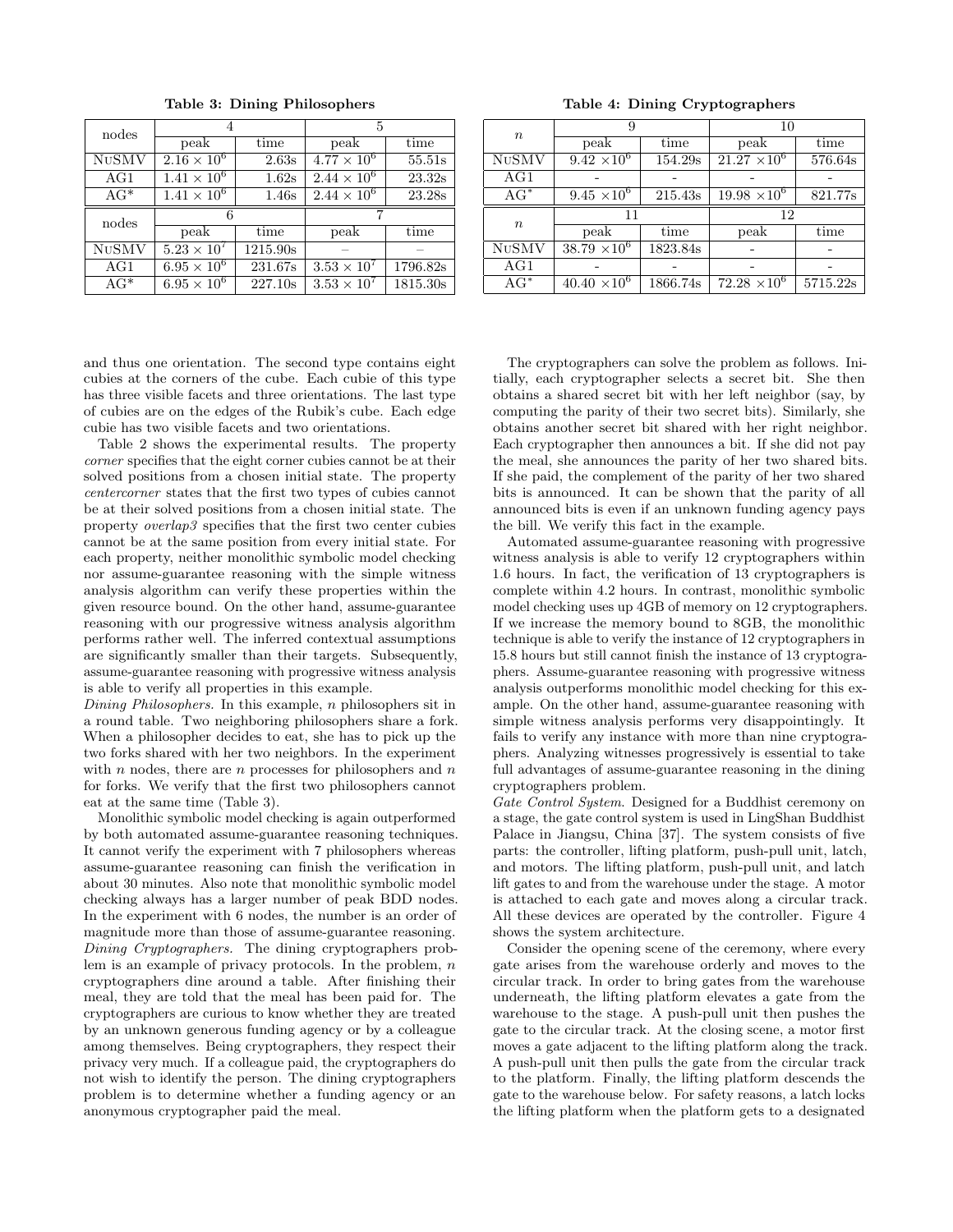| property     | gate1                 |       |                       | gate2 |                       | lpf1             |                       | lpf2  |  |
|--------------|-----------------------|-------|-----------------------|-------|-----------------------|------------------|-----------------------|-------|--|
|              | peak                  | time  | peak                  | time  | peak                  | time             | peak                  | time  |  |
| <b>NUSMV</b> | $0.561 \times 10^{6}$ | 0.49s | $0.561 \times 10^{6}$ | 0.49s | $0.884 \times 10^{6}$ | 1.13s            | $0.884 \times 10^{6}$ | 1.15s |  |
| AG1          | $0.702 \times 10^{6}$ | 1.03s | $0.338 \times 10^{6}$ | 0.28s | $0.471 \times 10^{6}$ | 4.36s            | $1.190 \times 10^{6}$ | 2.87s |  |
| $AG^*$       | $0.370 \times 10^{6}$ | 0.45s | $0.218 \times 10^{6}$ | 0.45s | $0.282 \times 10^{6}$ | 0.62s            | $0.283 \times 10^{6}$ | 0.61s |  |
| property     | latch1                |       | latch2                |       | ppu                   |                  |                       |       |  |
|              | peak                  | time  | peak                  | time  | peak                  | time             |                       |       |  |
| <b>NUSMV</b> | $1.076 \times 10^{6}$ | 1.11s | $1.076 \times 10^{6}$ | 1.12s | $0.862 \times 10^{6}$ | 0.83s            |                       |       |  |
| AG1          | $0.467 \times 10^{6}$ | 0.82s | $0.596 \times 10^{6}$ | 1.14s | $1.014 \times 10^{6}$ | 1.91s            |                       |       |  |
| $AG^*$       | $0.222 \times 10^{6}$ | 0.24s | $0.189 \times 10^{6}$ | 0.49s | $0.482 \times 10^{6}$ | $1.34\mathrm{s}$ |                       |       |  |

Table 5: Gate Control System



Figure 4: Structure of Gate Control System

position. Since all gates move on the same circular track, collision between gates must be avoided.

Table 5 gives the results. The property gate1 states that a gate must stop when the user presses the stop button. The property gate2 specifies that a gate must stop when it reaches the boundary. The properties lpf1, latch1, and ppu are similar to gate1 except the devices are the lifting platform, latch, and push-pull unit, respectively. The properties lpf2 and latch2 are similar to gate2 except the devices are the lifting platform and latch, respectively.

For all properties but ppu, assume-guarantee reasoning with progressive witness analysis is more efficient than the NuSMV monolithic verification algorithm. On average, our new technique attains 25.9% of speedup. Assume-guarantee reasoning with progressive witness analysis moreover improves memory efficiency. For the seven properties verified on the gate control system, assume-guarantee reasoning uses less peak BDD nodes. It saves 62.3% of memory than monolithic symbolic model checking on average.

Assume-guarantee reasoning with simple witness analysis on the other hand is unsatisfactory. It takes significantly more time than monolithic symbolic model checking in four properties (gate1, lpf1, lpf2, and ppu). The simple witness analysis algorithm moreover is not very memory efficient. It uses more peak BDD nodes than the monolithic verification algorithm in three properties (gate1, lpf2, and ppu).

#### 7. CONCLUSION

Symbolic model checking and automated assume-guarantee reasoning are integrated by the progressive witness analysis algorithm proposed in this paper. Experimental results show that the our technique can improve not only the efficiency but also the capacity of symbolic model checking. Particularly, assume-guarantee reasoning with progressive witness analysis is more scalable than monolithic symbolic model checking in symmetric and parametric examples such as dining philosophers and dining cryptographers. Our experiments also demonstrate the importance of witness analysis in automated assume-guarantee reasoning with symbolic model checking. An ill-designed witness analysis algorithm can significantly impede the performance. Analyzing witnesses progressively is essential to integrate symbolic model checking with automated assume-guarantee reasoning.

In our experiments, we partition systems by trials and hence may not have the optimal partition. How to partition systems into components remains an important and challenging problem. Our technique currently finds contextual assumptions over all context variables. Since a property often depends on a subset of context variables, it suffices to find contextual assumptions over such variables. In [14], an algorithm inferring Boolean functions over relevant variables is proposed. A similar learning algorithm for BDD's may further improve the performance of symbolic assume-guarantee reasoning.

## 8. ACKNOWLEDGMENT

This work was supported by the Chinese National 973 Plan (2010CB328003), the NSF of China (61272001, 60903030, 91218302), the Chinese National Key Technology R&D Program (SQ2012BAJY4052), the Importation and Development of High-Caliber Talents Project of Beijing Municipal Institutions (YETP0167), the Tsinghua University Initiative Scientific Research Program, and the National Science Council of Taiwan (102-2221-E-001 -017 -).

#### 9. REFERENCES

- [1] R. Alur, P. Madhusudan, and W. Nam. Symbolic compositional verification by learning assumptions. In K. Etessami and S. K. Rajamani, editors, Computer Aided Verification, volume 3576 of Lecture Notes in Computer Science, pages 548–562. Springer, 2005.
- [2] D. Angluin. Learning regular sets from queries and counterexamples. Information and Computation, 75(2):87–106, November 1987.
- [3] D. Beyer, T. A. Henzinger, and V. Singh. Algorithms for interface synthesis. In W. Damm and H. Hermanns, editors, Computer Aided Verification, volume 4590 of Lecture Notes in Computer Science, pages 4–19. Springer, 2007.
- [4] B. Bollig, P. Habermehl, C. Kern, and M. Leucker. Angluin-style learning of NFA. In C. Boutilier, editor,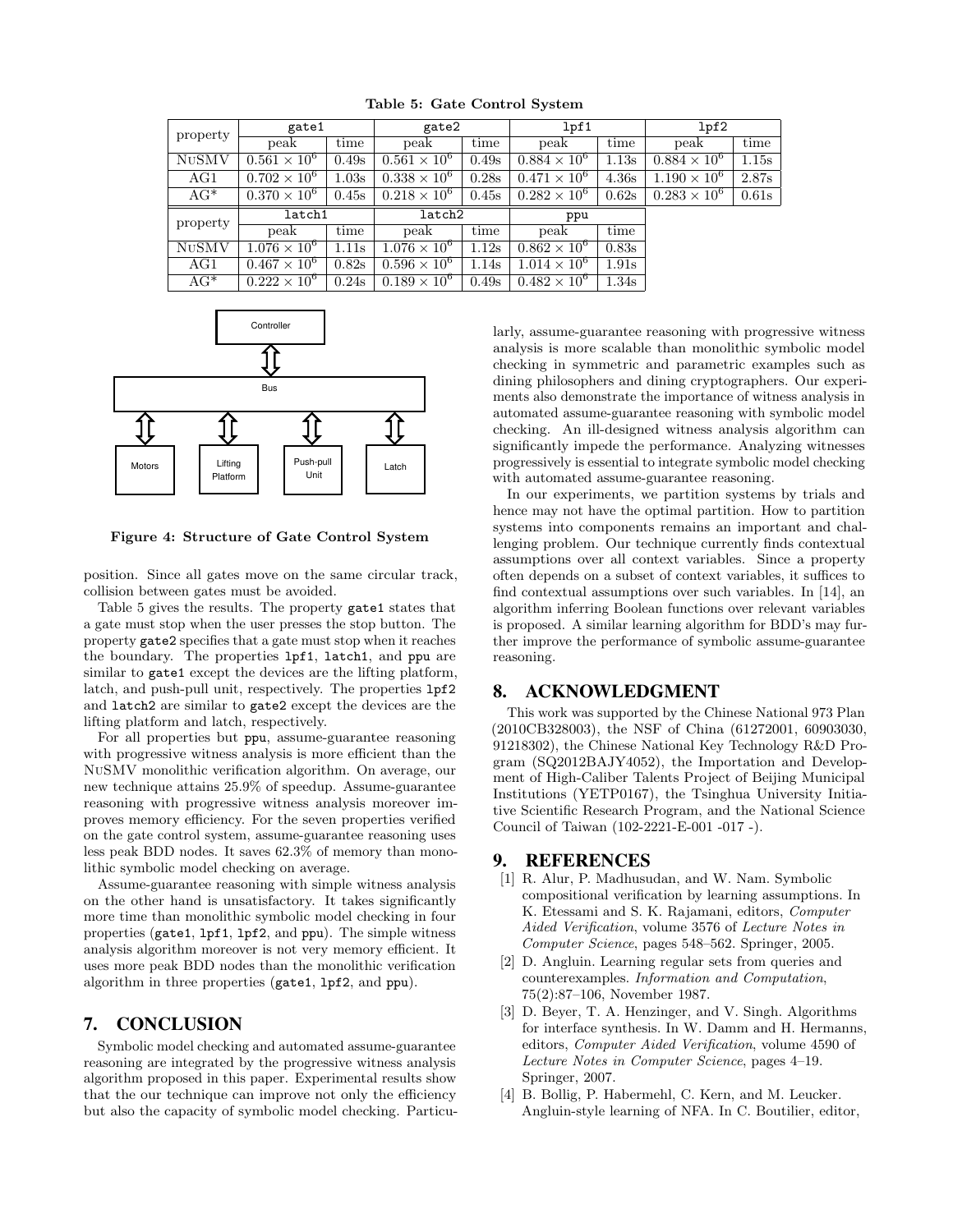International Joint Conferences on Artificial Intelligence, pages 1004–1009, 2009.

- [5] A. J. N. Brad J. Cox. Object-Oriented Programming: An Evolutionary Approach. Addison-Wesley, 1991.
- [6] N. H. Bshouty. Exact learning Boolean function via the monotone theory. Information and Computation, 123(1):146–153, 1995.
- [7] J. R. Burch, E. M. Clarke, K. L. McMillan, D. L. Dill, and L. J. Hwang. Symbolic model checking:  $10^{20}$  states and beyond. Information and Computation, 98(2):142–170, June 1992.
- [8] S. Chaki, E. M. Clarke, N. Sinha, and P. Thati. Automated assume-guarantee reasoning for simulation conformance. In K. Etessami and S. K. Rajamani, editors, Computer Aided Verification, volume 3576 of Lecture Notes in Computer Science, pages 534–547. Springer, 2005.
- [9] S. Chaki and O. Strichman. Optimized L∗-based assume-guarantee reasoning. In O. Grumberg and M. Huth, editors, Tools and Algorithms for the Construction and Analysis of Systems, volume 4424 of Lecture Notes in Computer Science, pages 276–291. Springer, 2007.
- [10] D. Chaum. The dining cryptographers problem: Unconditional sender and recipient untraceability. Journal of Cryptology, 1(1):65–75, 1988.
- [11] Y.-F. Chen, E. M. Clarke, A. Farzan, F. He, M.-H. Tsai, Y.-K. Tsay, B.-Y. Wang, and L. Zhu. Comparing learning algorithms in automated assume-guarantee reasoning. In Leveraging Applications of Formal Methods, Verification and Validation (1), volume 6415 of Lecture Notes in Computer Science, pages 643–657. Springer, 2010.
- [12] Y.-F. Chen, E. M. Clarke, A. Farzan, M.-H. Tsai, Y.-K. Tsay, and B.-Y. Wang. Automated assume-guarantee reasoning through implicit learning. In T. Touili, B. Cook, and P. Jackson, editors, Computer Aided Verification, volume 6174 of Lecture Notes in Computer Science, pages 511–526. Springer, 2010.
- [13] Y.-F. Chen, A. Farzan, E. M. Clarke, Y.-K. Tsay, and B.-Y. Wang. Learning minimal separating DFA's for compositional verification. In S. Kowalewski and A. Philippou, editors, Tools and Algorithms for the Construction and Analysis of Systems, volume 5505 of Lecture Notes in Computer Science, pages 31–45. Springer, 2009.
- [14] Y.-F. Chen and B.-Y. Wang. Learning boolean functions incrementally. In M. Parthasarathy and S. A. Seshia, editors, Computer Aided Verification, volume 7358 of Lecture Notes in Computer Science, pages 55–70. Springer, 2012.
- [15] A. Cimatti, E. Clarke, F. Giunchiglia, and M. Roveri. NuSMV: a new Symbolic Model Verifier. In N. Halbwachs and D. Peled, editors, Computer Aided Verification, number 1633 in Lecture Notes in Computer Science, pages 495–499. Springer, 1999.
- [16] E. M. Clarke, E. A. Emerson, and J. Sifakis. Model checking: Algorithmic verification and debugging. Communications of ACM, 52(11):74–84, 2009.
- [17] E. M. Clarke, O. Grumberg, S. Jha, Y. Lu, and H. Veith. Counterexample-guided abstraction

refinement for symbolic model checking. Journal of the ACM, 50(5):752–794, 2003.

- [18] E. M. Clarke, O. Grumberg, and D. A. Peled. Model Checking. The MIT Press, Cambridge, Massachusetts, 1999.
- [19] J. M. Cobleigh, G. S. Avrunin, and L. A. Clarke. Breaking up is hard to do: An evaluation of automated assume-guarantee reasoning. ACM Trans. Software Engineering Methodology, 17(2), 2008.
- [20] J. M. Cobleigh, D. Giannakopoulou, and C. S. Păsăreanu. Learning assumptions for compositional verification. In H. Garavel and J. Hatcliff, editors, Tools and Algorithms for the Construction and Analysis of Systems, volume 2619 of Lecture Notes in Computer Science, pages 331–346. Springer, 2003.
- [21] W.-P. de Roever, F. de Boer, U. Hanneman, J. Hooman, Y. Lakhnech, M. Poel, and J. Zwiers. Concurrency Verification: Introduction to Compositional and Noncompositional Methods. Number 54 in Cambridge Tracts in Theoretical Computer Science. Cambridge University Press, 2001.
- [22] C. Flanagan and S. Qadeer. Predicate abstraction for software verification. In Principles of Programming Languages, pages 191–202. ACM, 2002.
- [23] R. Gavaldà and D. Guijarro. Learning ordered binary decision diagrams. In K. P. Jantke, T. Shinohara, and T. Zeugmann, editors, Algorithmic Learning Theory, volume 997 of Lecture Notes in Computer Science, pages 228–238. Springer, 1995.
- [24] M. Gheorghiu, D. Giannakopoulou, and C. S. Păsăreanu. Refining interface alphabets for compositional verification. In O. Grumberg and M. Huth, editors, Tools and Algorithms for the Construction and Analysis of Systems, volume 4424 of Lecture Notes in Computer Science, pages 292–307. Springer, 2007.
- [25] D. Giannakopoulou and C. S. Păsăreanu. Special issue on learning techniques for compositional reasoning. Formal Methods in System Design, 32(3):173–174, 2008.
- [26] A. Gupta, K. L. McMillan, and Z. Fu. Automated assumption generation for compositional verification. In W. Damm and H. Hermanns, editors, Computer Aided Verification, volume 4590 of Lecture Notes in Computer Science, pages 420–432. Springer, 2007.
- [27] A. Gupta, K. L. McMillan, and Z. Fu. Automated assumption generation for compositional verification. Formal Methods in System Design, 32(3):285–301, 2008.
- [28] T. A. Henzinger, R. Jhala, and R. Majumdar. Permissive interfaces. In Foundations of Software Engineering, ESEC/FSE-13, pages 31–40. ACM, 2005.
- [29] M. J. Kearns and U. V. Vazirani. An Introduction to Computational Learning Theory. MIT Press, 1994.
- [30] B. Meyer. Object-Oriented Software Construction. Prentice Hall, 1997.
- [31] A. Nakamura. An efficient query learning algorithm for ordered binary decision diagrams. Information and Computation, 201(2):178–198, 2005.
- [32] W. Nam, P. Madhusudan, and R. Alur. Automatic symbolic compositional verification by learning assumptions. Formal Methods in System Design, 32(3):207–234, 2008.